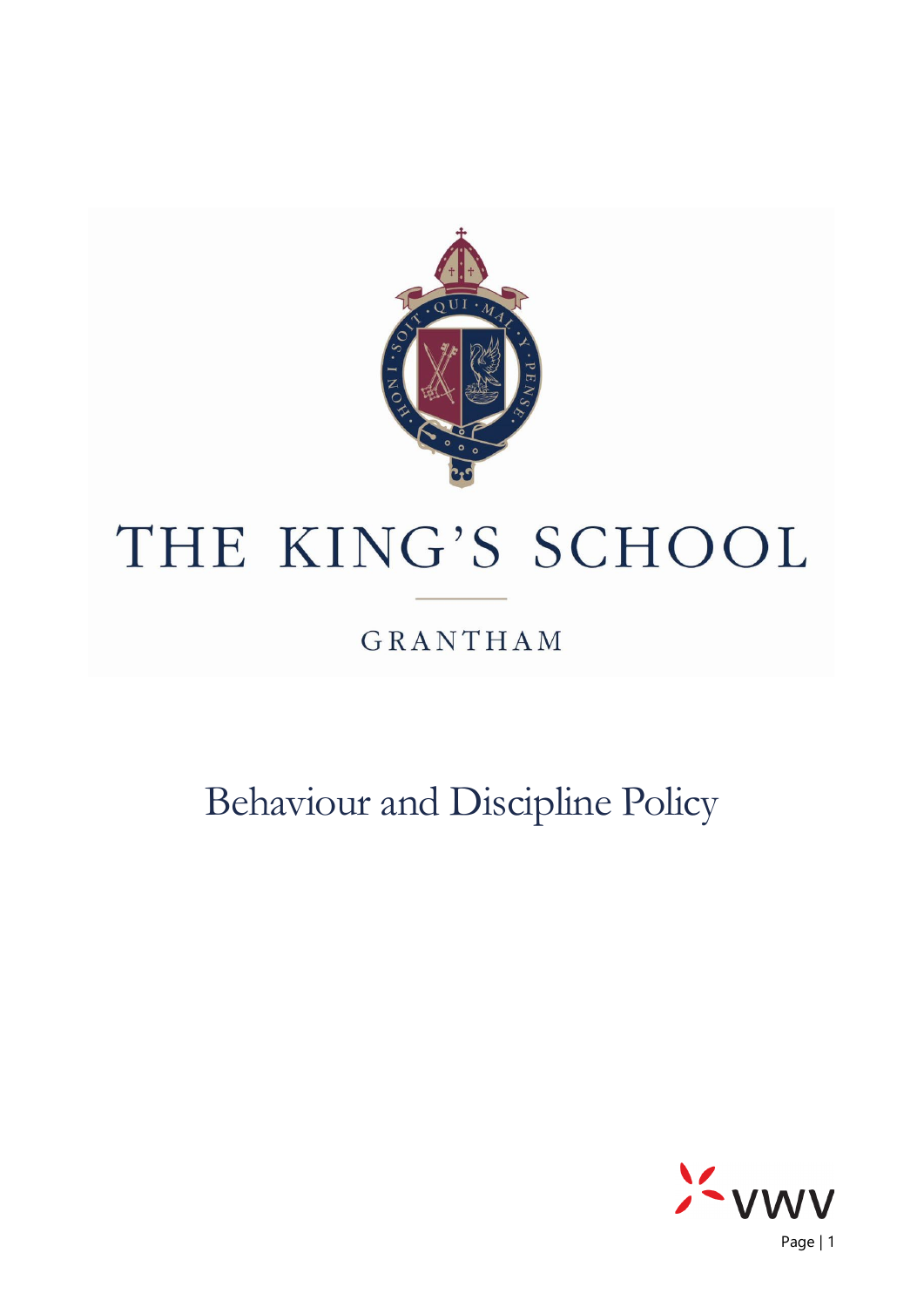#### **Contents**

| 1  |  |
|----|--|
| 2  |  |
| 3  |  |
| 4  |  |
| 5  |  |
| 6  |  |
| 7  |  |
| 8  |  |
| 9  |  |
| 10 |  |
| 11 |  |
| 12 |  |
| 13 |  |
| 14 |  |
| 15 |  |
| 16 |  |
| 17 |  |
| 18 |  |
| 19 |  |

#### Appendix

<span id="page-1-0"></span>

| Appendix 1 |  |
|------------|--|
| Appendix 2 |  |
| Appendix 3 |  |
| Appendix 4 |  |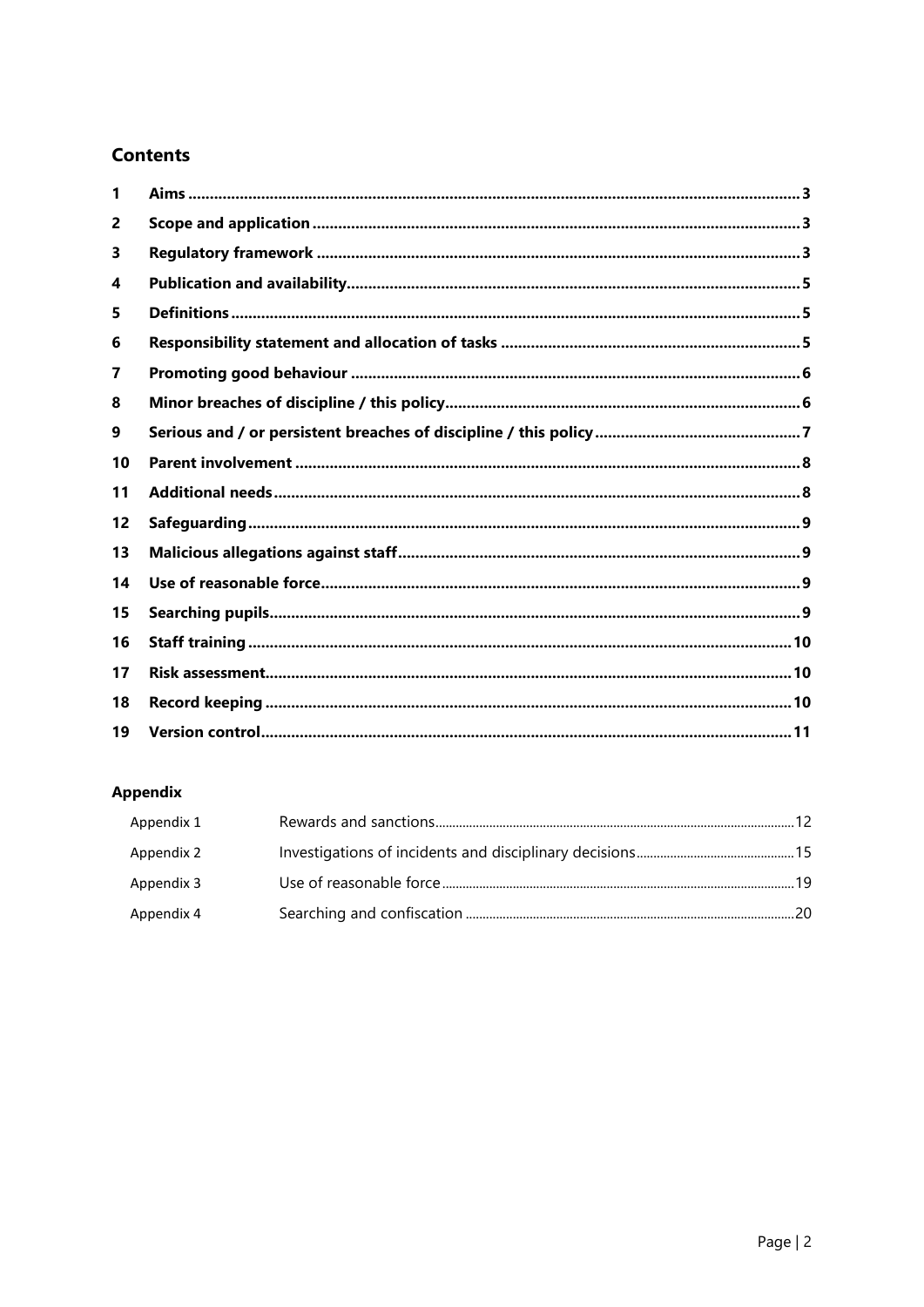#### 1 **Aims**

- 1.1 This is the Behaviour and Discipline Policy of The King's School, Grantham (**Academy**).
- 1.2 The aims of this policy are as follows:
	- 1.2.1 to promote good behaviour amongst pupils;
	- 1.2.2 to actively promote and safeguard the welfare of pupils at the Academy and to protect all who come into contact with the Academy from harm;
	- 1.2.3 to ensure, so far as possible, that every pupil in the Academy is able to benefit from and make their full contribution to the life of the Academy, consistent always with the needs of the Academy's community;
	- 1.2.4 to set out a clear and fair process for the proper investigations of allegations of poor behaviour and / or breaches of discipline;
	- 1.2.5 to encourage pupils to accept responsibility for their behaviour;
	- 1.2.6 to set out the sanctions available to the Academy in the event of pupil misbehaviour; and
	- 1.2.7 to help promote a culture of safety, equality and protection.

#### <span id="page-2-0"></span>2 **Scope and application**

- 2.1 This policy applies to the whole Academy
- 2.2 This policy together with all other Academy policies on behaviour and discipline applies to all pupils at the Academy and at all times when a pupil is:
	- 2.2.1 in or at the Academy;
	- 2.2.2 representing the Academy or wearing school uniform;
	- 2.2.3 travelling to or from the Academy;
	- 2.2.4 on Academy organised trips;
	- 2.2.5 associated with the Academy at any time.
- 2.3 This policy shall also apply to pupils at all times and places including out of school hours and off school premises in circumstances where failing to apply this policy may:
	- 2.3.1 affect the health, safety or well-being of a member of the Academy's community or a member of the public;
	- 2.3.2 have repercussions for the orderly running of the Academy; or
	- 2.3.3 bring the Academy into disrepute.

#### <span id="page-2-1"></span>3 **Regulatory framework**

- 3.1 This policy has been prepared to meet the Academy's responsibilities under:
	- 3.1.1 Education Act 2002, as amended by the Education Act 2011;
	- 3.1.2 The School Discipline (Pupil Exclusions and Reviews) (England) Regulations 2012;
	- 3.1.3 The Education and Inspections Act 2006;
	- 3.1.4 The Education Act 1996;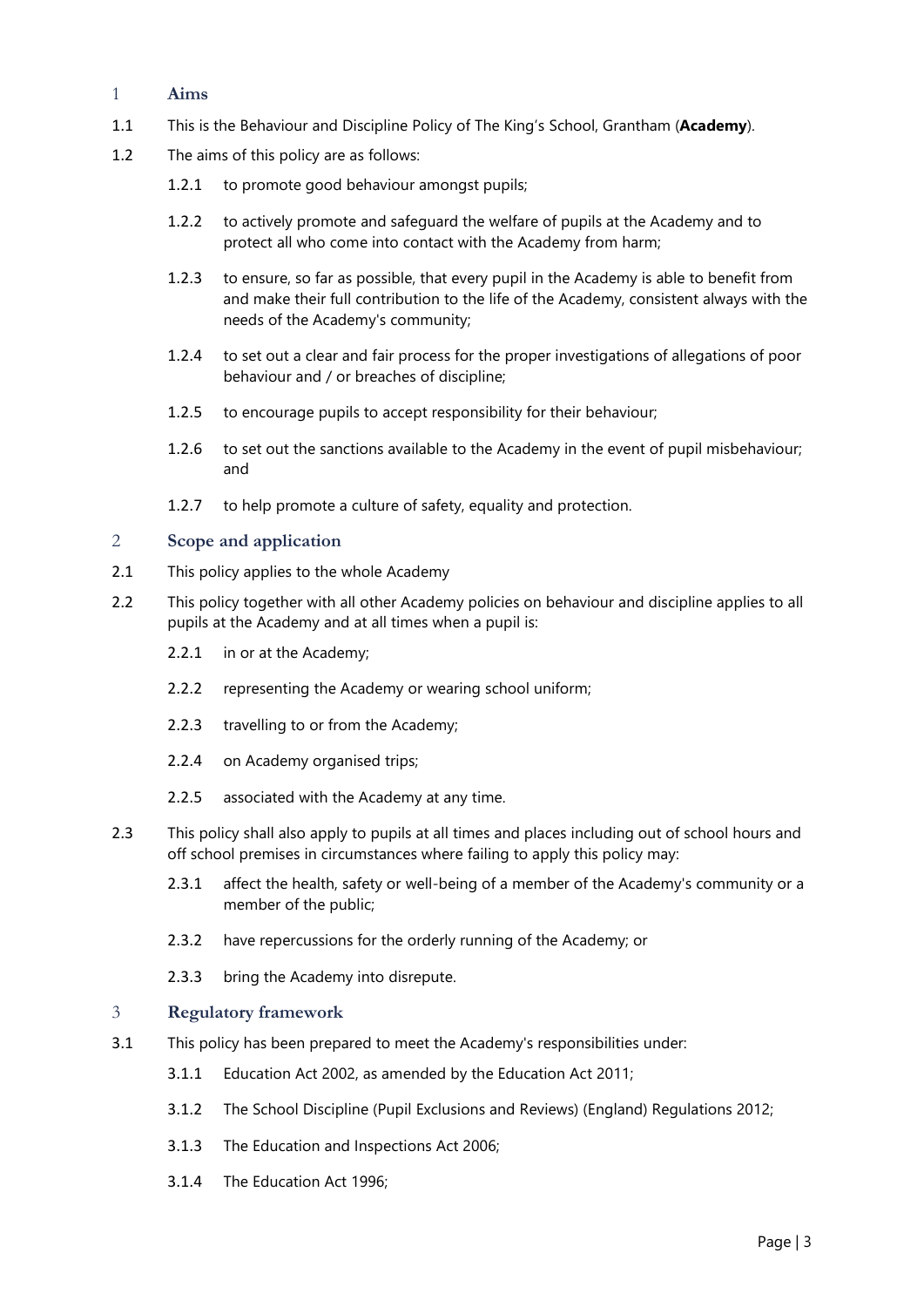- 3.1.5 The Education (Provision of Full-Time Education for Excluded Pupils) (England) Regulations 2007, as amended by the Education (Provision of Full-Time Education for Excluded Pupils) (England) (Amendment) Regulations 2014;
- 3.1.6 Education (Independent School Standards) Regulations 2014;
- 3.1.7 Education and Skills Act 2008;
- 3.1.8 Data Protection Act 2018 and UK General Data Protection Regulation (UK GDPR); and
- 3.1.9 Equality Act 2010.
- 3.2 This policy has regard to the following guidance and advice:
	- 3.2.1 Keeping children safe in [education](https://www.gov.uk/government/publications/keeping-children-safe-in-education--2) (DfE, September 2022) (**KCSIE**);
	- 3.2.2 Working together to safeguard children (DfE, July 2018, as amended [December](https://www.gov.uk/government/publications/working-together-to-safeguard-children--2) 2020);
	- 3.2.3 Information sharing advice for [safeguarding](https://www.gov.uk/government/publications/safeguarding-practitioners-information-sharing-advice) practitioners (DfE, July 2018);
	- 3.2.4 [Behaviour](https://www.gov.uk/government/publications/behaviour-and-discipline-in-schools) and discipline in Schools (DfE, January 2016);
	- 3.2.5 Preventing and tackling bullying, advice for [Headteachers,](https://www.gov.uk/government/publications/preventing-and-tackling-bullying) staff and governing bodies (DfE, July 2017)
	- 3.2.6 Exclusions from [maintained](https://www.gov.uk/government/publications/school-exclusion) schools, academies and pupil referral units in England (DfE, [September](https://www.gov.uk/government/publications/school-exclusion) 2017) (**Exclusion Guidance**);
	- 3.2.7 Use of [reasonable](https://www.gov.uk/government/publications/use-of-reasonable-force-in-schools) force (DfE, July 2013);
	- 3.2.8 Searching, screening and [confiscation](https://www.gov.uk/government/publications/searching-screening-and-confiscation) (DfE, January 2018);
	- 3.2.9 [Alternative](https://www.gov.uk/government/publications/alternative-provision) provision (DfE, January 2013) (**AP Guidance**);
	- 3.2.10 Sexual violence and sexual [harassment](https://www.gov.uk/government/publications/sexual-violence-and-sexual-harassment-between-children-in-schools-and-colleges) between children in schools and colleges (DfE, May [2018\);](https://www.gov.uk/government/publications/sexual-violence-and-sexual-harassment-between-children-in-schools-and-colleges)
	- 3.2.11 Sharing nudes and [semi-nudes:](https://www.gov.uk/government/publications/sharing-nudes-and-semi-nudes-advice-for-education-settings-working-with-children-and-young-people/sharing-nudes-and-semi-nudes-advice-for-education-settings-working-with-children-and-young-people) advice for education settings working with children and young [people](https://www.gov.uk/government/publications/sharing-nudes-and-semi-nudes-advice-for-education-settings-working-with-children-and-young-people/sharing-nudes-and-semi-nudes-advice-for-education-settings-working-with-children-and-young-people) (UKCIS, December 2020);
	- 3.2.12 Mental health and behaviour in schools (DfE, [November](https://www.gov.uk/government/publications/mental-health-and-behaviour-in-schools--2) 2018);
	- 3.2.13 [Relationships](https://www.gov.uk/government/publications/relationships-education-relationships-and-sex-education-rse-and-health-education) education, relationships and sex education and health education (DfE, June [2019\);](https://www.gov.uk/government/publications/relationships-education-relationships-and-sex-education-rse-and-health-education)
	- 3.2.14 The designated teacher for [looked-after](https://www.gov.uk/government/publications/designated-teacher-for-looked-after-children) and previously looked-after children (DfE, [February](https://www.gov.uk/government/publications/designated-teacher-for-looked-after-children) 2018).
- 3.3 The following Academy policies, procedures and resource materials are relevant to this policy and, where applicable, breach of them will constitute a breach of this Behaviour and Discipline Policy:
	- 3.3.1 Anti-Bullying Policy;
	- 3.3.2 Policy on Smoking, Alcohol and the Misuse of Drugs and Substances;
	- 3.3.3 School Uniform Policy;
	- 3.3.4 Acceptable Use Policy for Pupils;
	- 3.3.5 Online Safety Policy;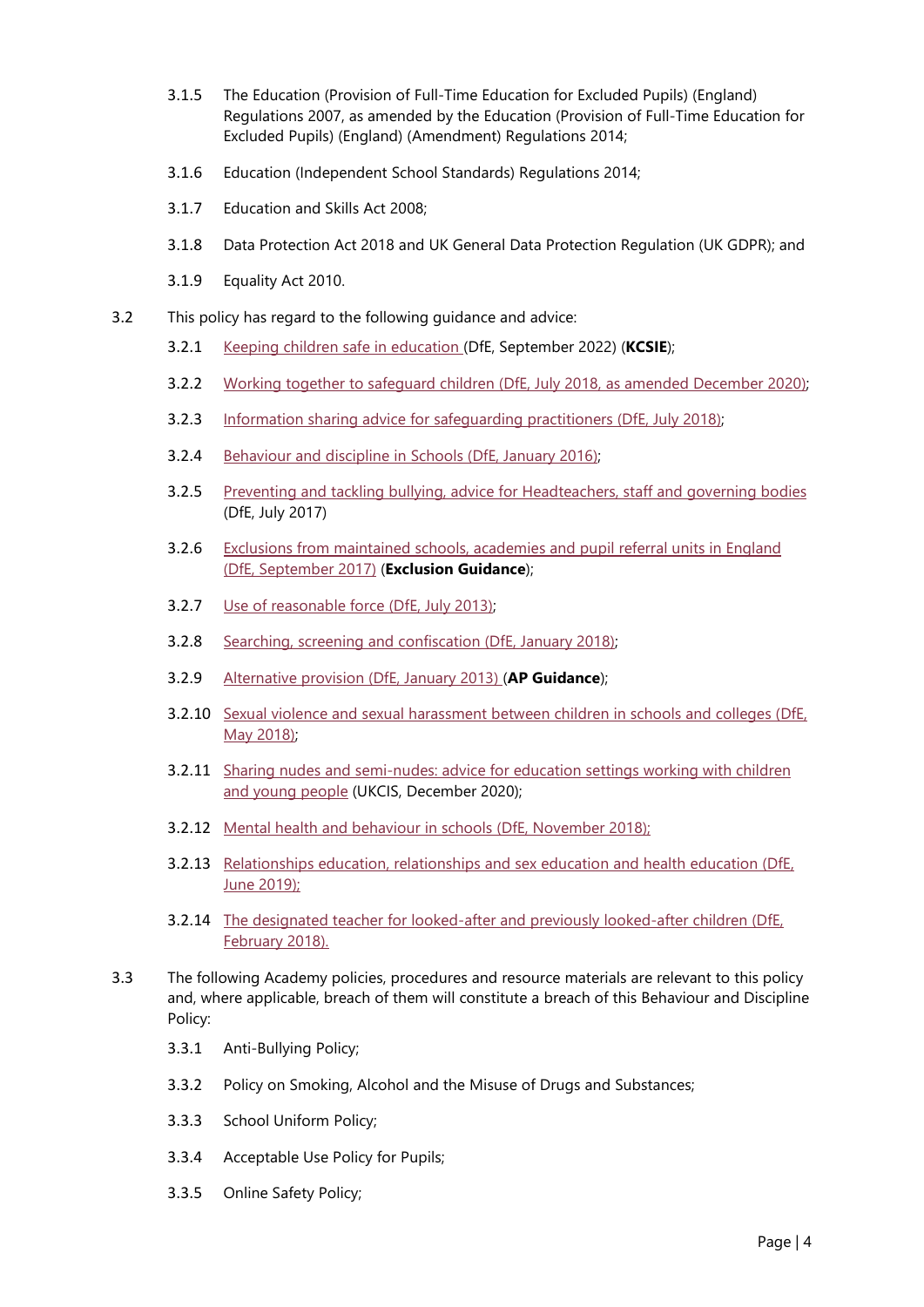- 3.3.6 Safeguarding and Child Protection Policy and procedures;
- 3.3.7 Special Educational Needs and Disability Policy;
- 3.3.8 Staff code of conduct;
- 3.3.9 Use of Reasonable Force and Physical Restraint Policy; and
- 3.3.10 Sex and Relationships Education

#### <span id="page-4-0"></span>4 **Publication and availability**

- 4.1 This policy is published on the Academy's website.
- 4.2 This policy is available in hard copy on request.
- 4.3 A copy of the policy is available in the staff/policies area of the Academy Share Point and on the Academy website and Parents will be reminded of this on an annual basis.
- 4.4 A copy of the policy is available for inspection from the PA to the Head Master during the school day.
- 4.5 This policy can be made available in large print or other accessible format if required.

#### <span id="page-4-1"></span>5 **Definitions**

- 5.1 Where the following words or phrases are used in this policy:
	- 5.1.1 References to the **Proprietor** are references to The King's School, Grantham the Academy Trust.
	- 5.1.2 References to **Parent** or **Parents** means the natural or adoptive Parents of the pupil (irrespective of whether they are or have ever been married, with whom the pupil lives, or whether they have contact with the pupil) as well as any person who is not the natural or adoptive Parent of the pupil, but who has care of, or Parental responsibility for, the pupil (e.g. foster carer / legal guardian).
	- 5.1.3 References to **school days** mean Monday to Friday, when the Academy is open to pupils during term time. The dates of terms are published on the Academy's website.

#### <span id="page-4-2"></span>6 **Responsibility statement and allocation of tasks**

- 6.1 The Proprietor has overall responsibility for all matters which are the subject of this policy.
- 6.2 The Proprietor is aware of its duties under the Equality Act 2010 and the requirement under S.149 of the Equality Act 2010 to meet the Public Sector Equality Duty. This means in carrying out its functions, the Proprietor is required to have due regard to the need to:
	- 6.2.1 eliminate discrimination and other conduct that is prohibited by the Act;
	- 6.2.2 advance equality of opportunity between people who share a protected characteristic and people who do not share it; and
	- 6.2.3 foster good relations across all characteristics between people who share a protected characteristic and people who do not share it.
- 6.3 Any punishment imposed on a pupil will be legal and proportionate. The punishment will be reasonable in all the circumstances and account will be taken of the pupil's age, any special educational needs or disability they may have, and any religious requirements affecting them.
- 6.4 To ensure the efficient discharge of its responsibilities under this policy, the Proprietor has allocated the following tasks: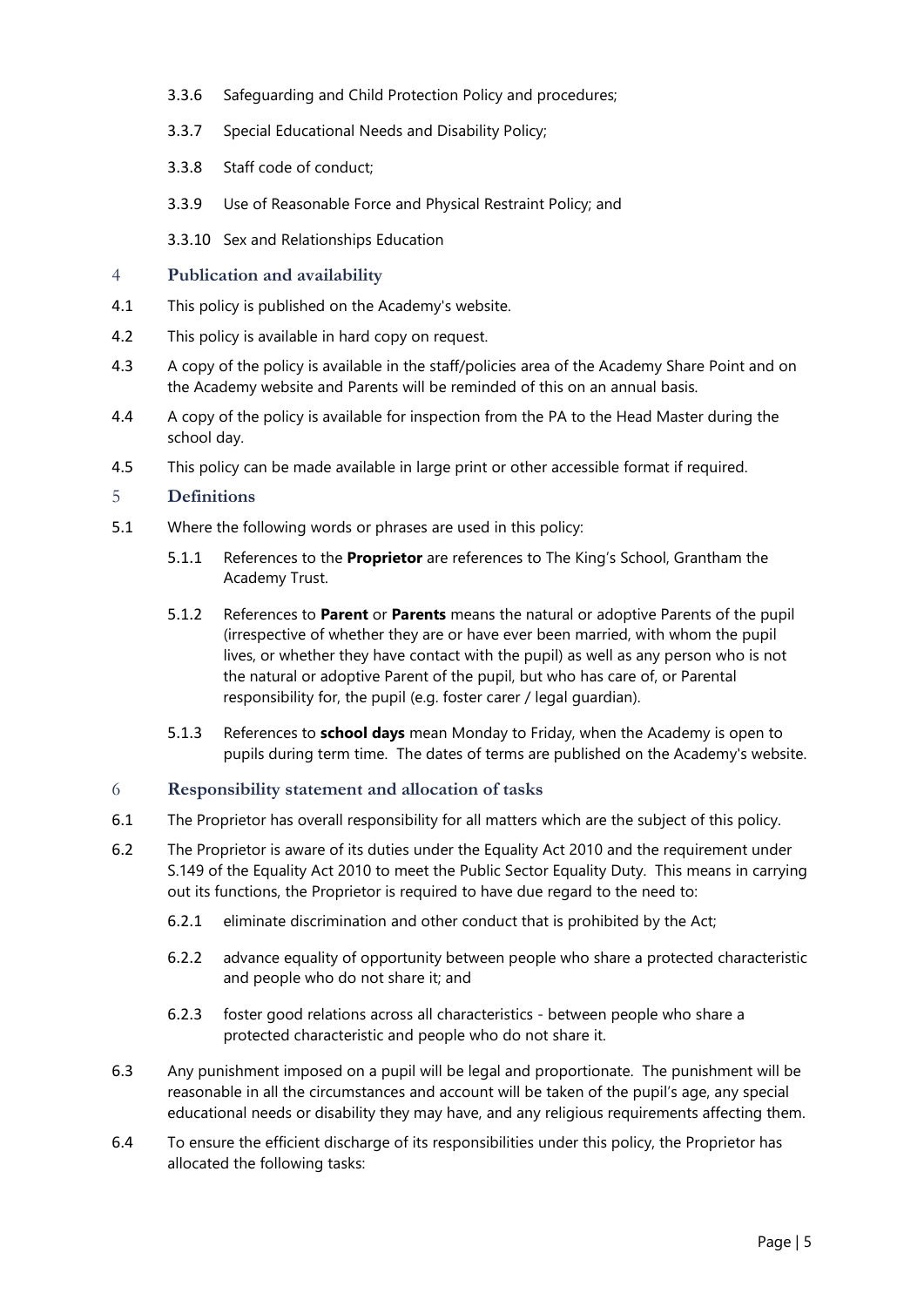| <b>Tas</b>                                                                                                                                                       | <b>Allocated to</b>                  | When / frequency of review                |
|------------------------------------------------------------------------------------------------------------------------------------------------------------------|--------------------------------------|-------------------------------------------|
| Keeping the policy up to date<br>and compliant with the law and<br>best practice                                                                                 | The Deputy Head Master<br>(Pastoral) | Annually and as required                  |
| Monitoring the implementation<br>of the policy, relevant risk<br>assessments and any action<br>taken in response and<br>evaluating effectiveness                 | The Deputy Head Master<br>(Pastoral) | Annually and as required                  |
| Maintaining up to date records<br>of all information created in<br>relation to the policy and its<br>implementation as required by<br>the UK GDPR                | The Deputy Head Master<br>(Pastoral) | As required, and at least termly          |
| Seeking input from interested<br>groups (such as pupils, staff,<br>Parents) to consider<br>improvements to the<br>Academy's processes under the<br>policy        | The Deputy Head Master<br>(Pastoral) | Annually and as required                  |
| Formal annual review including<br>effectiveness of policy and<br>procedures in promoting good<br>behaviour and trends relating<br>to disciplinary measures taken | Proprietor                           | As a minimum annually, and as<br>required |
| Overall responsibility for<br>content and implementation                                                                                                         | Proprietor                           | As a minimum annually.                    |

#### <span id="page-5-0"></span>7 **Promoting good behaviour**

- 7.1 Pupils are educated about good behaviour through the operation of the Academy's curriculum, assemblies, PSHE, programme[s] and the Academy's pastoral support systems. Pupils are encouraged to act responsibly and, through the operation of this policy, to accept responsibility for their behaviour.
- 7.2 The Academy understands that rewards can be more effective than punishment in motivating pupils. The ways in which the Academy may reward good behaviour are set out in [Appendix](#page-11-0)  [1.](#page-11-0)
- 7.3 The Academy recognises that where challenging behaviour is related to a pupil's disability, use of positive discipline and reward methods may enable the Academy to manage the pupil's behaviour more effectively and improve their educational outcomes.

#### <span id="page-5-1"></span>8 **Minor breaches of discipline / this policy**

- 8.1 The Academy has pastoral support systems in place to assist pupils in managing their behaviour. A range of sanctions are available for those who breach the Academy's policies on behaviour and discipline.
- 8.2 The decision to issue a sanction and the sanction itself must be made on the Academy's premises or whilst the pupil is under the charge of the relevant member of staff.
- 8.3 Allegations, complaints or rumours of minor breaches of discipline are dealt with by staff as they occur. Staff may carry out informal investigations and / or interviews with the pupils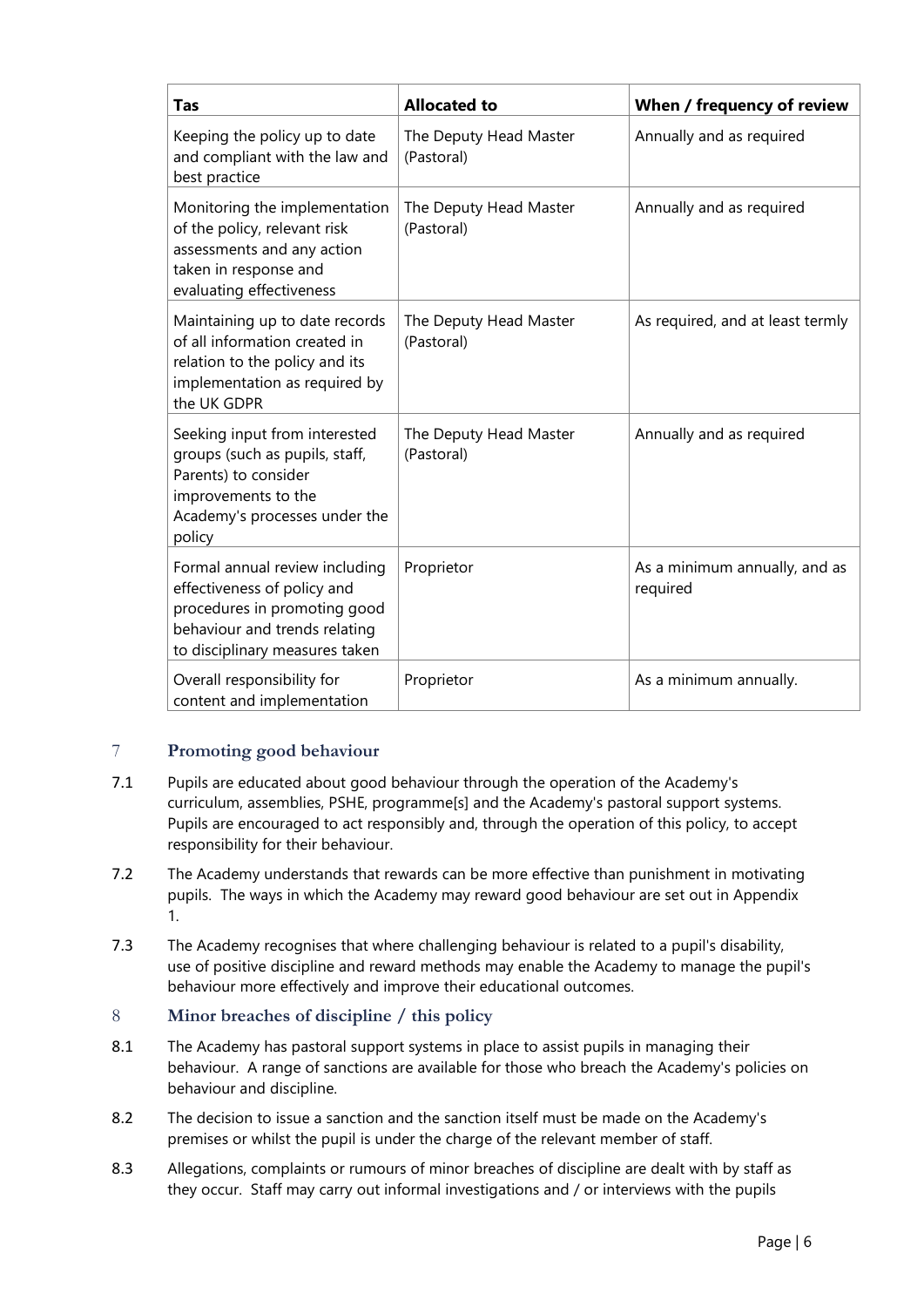involved. Low level sanctions may be given following such processes (see [Appendix 1](#page-11-0) for details of possible sanctions).

- 8.4 When considering the appropriate sanction, the risks posed to pupil welfare by an individual's behaviour will be assessed. This may include consideration of how any action taken, sanctions applied or inaction may affect that individual's welfare and, where appropriate, how it may affect other pupils' welfare and / or the Academy's community as a whole.
- <span id="page-6-0"></span>9 **Serious and / or persistent breaches of discipline / this policy**
- 9.1 Allegations, complaints or rumours of serious and / or persistent breaches of discipline should be referred to the Head Master.
- 9.2 The decision to issue a sanction and the sanction itself must be made on the Academy's premises or whilst the pupil is under the charge of the relevant member of staff.
- <span id="page-6-2"></span>9.3 The main categories of misconduct which are likely to be considered to be serious breaches of discipline include, but are not limited to:
	- 9.3.1 Supply which means providing or sharing (whether or not for money or other consideration) or facilitation of supply e.g. sale, exchange or sharing (which includes promotion / advertisement or facilitating supply) / possession / use of drugs and solvents or their paraphernalia or substances intended to resemble them, or alcohol or tobacco as prohibited by the school policy on smoking, drugs and substances;
	- 9.3.2 Actual or attempted theft, blackmail, physical violence, intimidation, racism or prejudice based bullying or other potentially criminal offences including being an accessory or conspirator;
	- 9.3.3 Physical or emotional abuse or harassment;
	- 9.3.4 Harmful / inappropriate sexual behaviour, including sexual violence, sexual harassment and upskirting;
	- 9.3.5 Behaviour in contravention of the Academy's policies on the acceptable use of technologies or online safety;
	- 9.3.6 Supply or possession of pornography;
	- 9.3.7 Behaviour which may constitute a criminal offence, such as:
		- (a) possession or use of firearms, knives or other weapons;
		- (b) vandalism, defacement and / or destruction of school property
	- 9.3.8 Persistent breaches of discipline or attitudes or behaviour which are inconsistent with the Academy's ethos;
	- 9.3.9 Other misconduct which affects the welfare of a member or members of the Academy's community or which brings the Academy into disrepute (single or repeated episodes) on or off the Academy's premises;
	- 9.3.10 Other misconduct specifically provided for in the Academy's various policies on behaviour and discipline.
- <span id="page-6-1"></span>9.4 The Academy aims to operate within the principles of fairness and natural justice. A decision to exclude a pupil permanently will only be taken:
	- 9.4.1 in response to a serious breach and / or persistent breaches of the Academy's Behaviour and Discipline Policy; and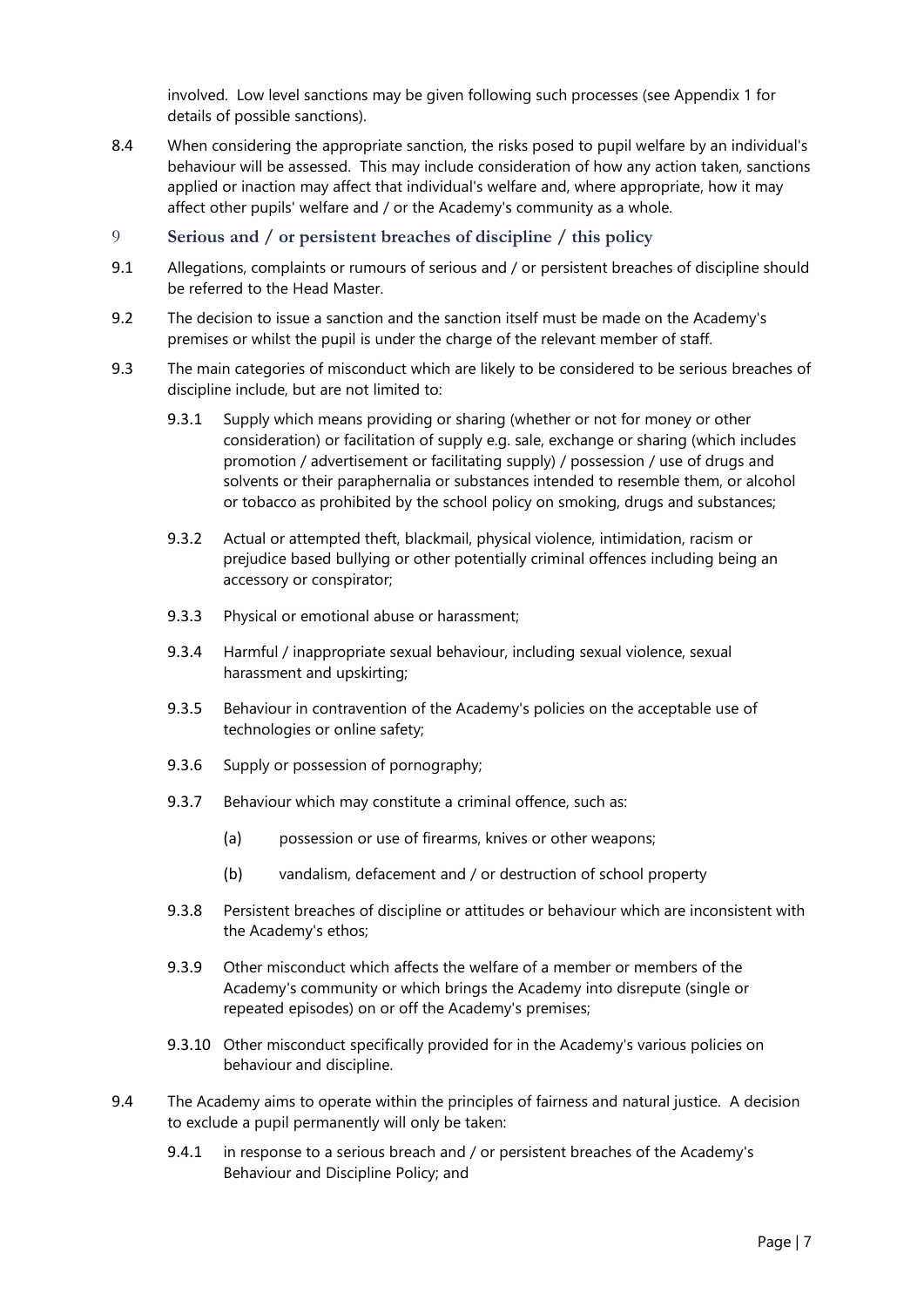- 9.4.2 where allowing the pupil to remain in school would seriously harm the education and / or welfare of the pupil and / or others in the school.
- 9.5 An allegation, complaint or rumour of a serious breach of discipline will be investigated in accordance with the procedures set out in [Appendix 2.](#page-14-0)
- 9.6 If the findings of the investigation, on the balance of probabilities, support the allegation, complaint or rumour of a serious breach of discipline, a disciplinary meeting may be held in accordance with the procedures set out in [Appendix 2.](#page-14-0)
- 9.7 [Appendix 1](#page-11-0) sets out a non-exhaustive list of possible sanctions which may be imposed for serious and / or persistent breaches of discipline / this policy.

#### <span id="page-7-0"></span>10 **Parent involvement**

- 10.1 The Academy seeks to work in partnership with Parents over matters of discipline, and it is part of the Parents' obligations to the Academy to support the Academy's policies on behaviour and discipline.
- 10.2 Parents will normally be informed as soon as reasonably practicable of any suspicion that their child has been involved in serious misconduct, but may be prevented from doing so immediately e.g. by the police if they are involved.
- 10.3 Parents will be notified of any pending disciplinary action in accordance with paragraph [9.4.](#page-6-1)
- 10.4 Parents will be consulted about the child's conduct and the application of this policy to their child where the Academy considers, in its professional judgement, that these give rise to a significant concern about pupil welfare.
- 10.5 Whenever the Head Master excludes a pupil they must, without delay, notify parents of the period of the exclusion and the reason(s) for it, in accordance with section 51A Education Act 2002 and the statutory guidance on Exclusion from maintained schools, academies and pupil referral units in England 2017.

#### <span id="page-7-1"></span>11 **Additional needs**

- 11.1 Where the Academy has concerns about the behaviour, or risk of exclusion, of a child with additional needs, a pupil with an EHC plan or a looked after child, it should, in partnership with others (including the local authority as necessary), consider what additional support or alternative provision may be required. This should involve assessing the suitability of provision for a pupil's SEN or disability. Where a pupil has an EHC plan, the Academy should consider requesting an early annual review or interim/emergency review.
- 11.2 The Head Master and proprietor must comply with their statutory duties in relation to SEN and disability and the Equality Act when administering the exclusion process. This includes having regard to the SEND Code of Practice.
- 11.3 Whilst an exclusion may still be an appropriate sanction, the Head Master should take account of any contributing factors that are identified after an incident of poor behaviour has occurred. For example, where it comes to light that the pupil has suffered bereavement, has mental health issues or has been subject to bullying.
- 11.4 The Academy will make reasonable adjustments for managing behaviour which is related to a pupil's disability. Staff should seek advice from the Head Master if they are unsure about how to manage a pupil's behaviour where this is related to a disability.
- 11.5 If there is a concern that a pupil's behaviour is as a result of unmet educational or other needs, advice should be sought from the Head Master / SENCo and further action in accordance with the Academy's Special Educational Needs and Disability Policy will be considered.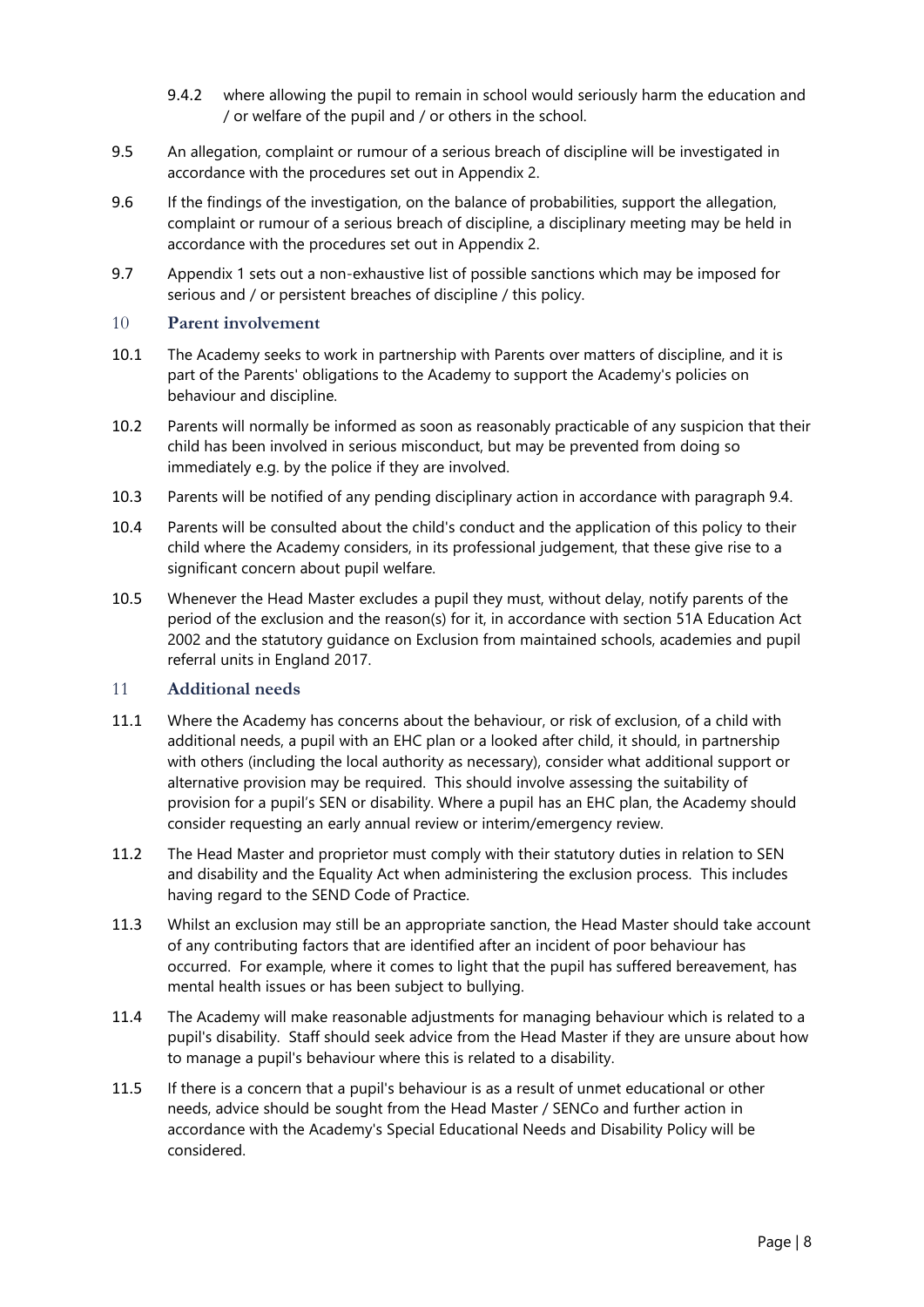11.6 Where a fixed term or permanent exclusion is being considered, the Academy will ensure that a pupil with a disability or special educational needs is able to present their case fully where their disability or special educational needs might hinder this.

#### <span id="page-8-0"></span>12 **Safeguarding**

- 12.1 Some behaviour by a pupil towards another may be of such a nature that safeguarding concerns are raised. Safeguarding issues can manifest themselves via peer-on-peer abuse. This includes, but is not limited to:
	- 12.1.1 Bullying (including cyber-bullying and prejudiced-based bullying);
	- 12.1.2 Physical abuse such as hitting, kicking, shaking, biting, hair pulling, or otherwise causing physical harm;
	- 12.1.3 Sexual violence and / or sexual harassment;
	- 12.1.4 Upskirting and / or attempts to commit upskirting;
	- 12.1.5 Sharing nudes and semi-nudes and or videos (also known as sexting or youth produced sexual imagery); and
	- 12.1.6 Initiation / hazing type violence and rituals.
- 12.2 The Academy's policy and procedures with regard to peer-on-peer abuse are set out in the Academy's Safeguarding and Child Protection Policy and procedures. If behaviour and discipline matters give rise to a safeguarding concern, either in relation to the alleged victim(s) or perpetrator(s) or, more widely, in relation to ensuring the safety and welfare of pupils and / or staff, the procedures in the Safeguarding and Child Protection Policy and procedures will take priority).

#### <span id="page-8-1"></span>13 **Malicious allegations against staff**

- 13.1 Where a pupil makes an accusation against a member of staff and there is reasonable suspicion that the accusation has been deliberately invented or malicious, the Head Master will consider whether to take disciplinary action against the pupil in accordance with this policy.
- 13.2 Where such an allegation is made, appropriate support will be provided to the member(s) of staff affected.
- 13.3 The Academy will consider a malicious allegation to be one where there is sufficient evidence on the balance of probabilities to disprove the allegation and that, by the same test there is sufficient evidence that there has been a deliberate act to deceive.

#### <span id="page-8-2"></span>14 **Use of reasonable force**

- 14.1 Corporal punishment is not used at the Academy and force must never be used as a form of punishment.
- 14.2 Any use of force by staff will be reasonable, proportionate and lawful. Reasonable force will be used as set out in [Appendix 2](#page-14-0) and the Academy's Use of Reasonable Force and Physical Restraint Policy.

#### <span id="page-8-3"></span>15 **Searching pupils**

- 15.1 **Informed consent**: Academy staff may search a pupil or their possessions with their consent for any item. Appropriate consideration will be given to factors that may influence the pupil's ability to give consent.
- 15.2 If a member of staff suspects that a pupil has a prohibited item in their possession, they can instruct the pupil to turn out their pockets or bag. If the pupil refuses, sanctions will be applied in accordance with this policy.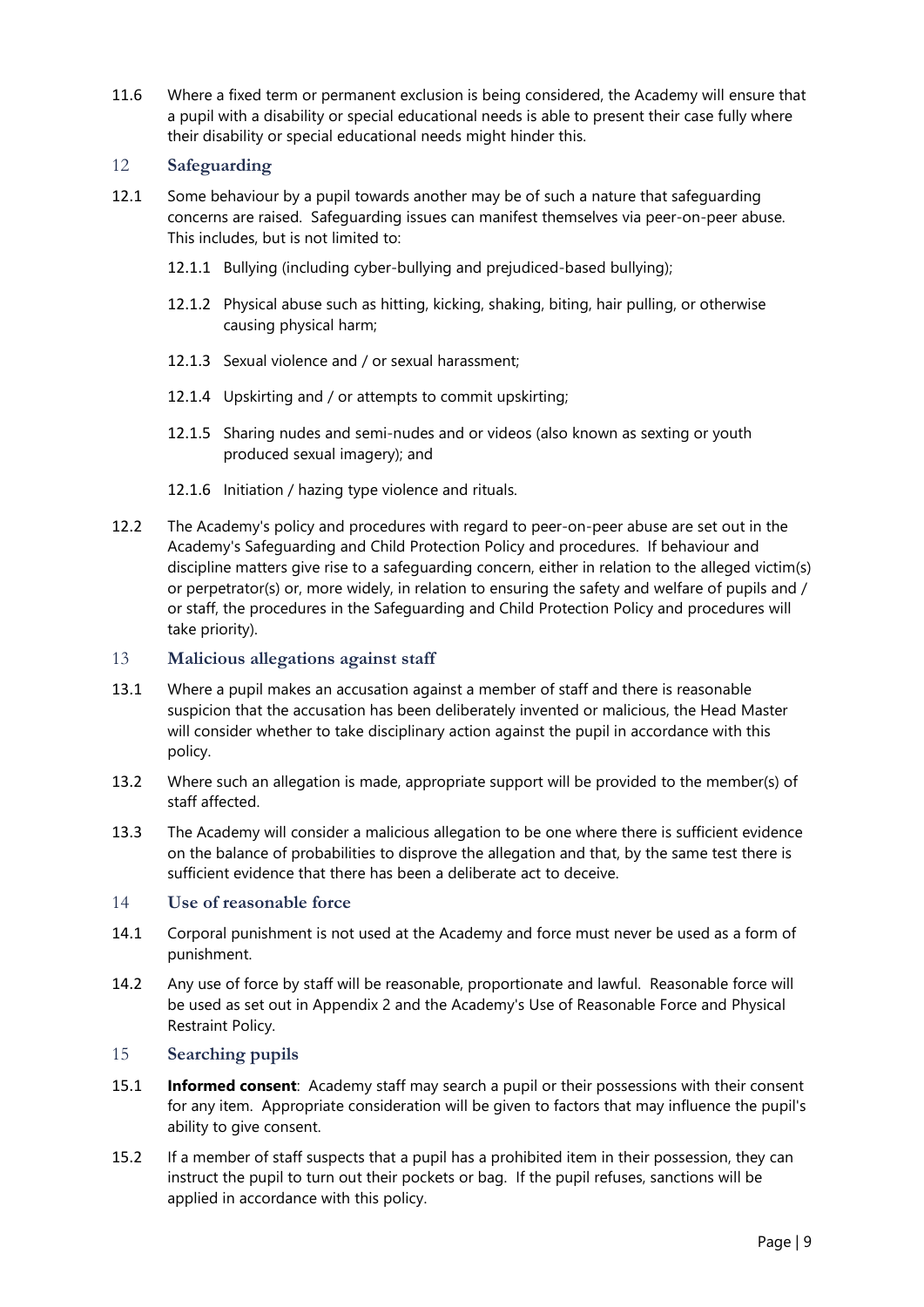15.3 **Searches without consent**: in relation to prohibited items, the Head Master, and staff authorised by the Head Master, may search a pupil or a pupil's possessions, without their consent, where they have reasonable grounds for suspecting that a pupil has a prohibited item in their possession. Please see [Appendix 4](#page-19-0) for the Academy's policy on searching and confiscation and definition of prohibited items.

#### <span id="page-9-0"></span>16 **Staff training**

- 16.1 The Academy ensures that regular guidance and training is arranged on induction and at regular intervals thereafter so that staff and volunteers understand what is expected of them by this policy and have the necessary knowledge and skills to carry out their roles.
- 16.2 The level and frequency of training depends on the role of the individual member of staff.

#### <span id="page-9-1"></span>17 **Risk assessment**

- 17.1 Where a concern about a pupil's welfare is identified, the risks to that pupil's welfare will be assessed and appropriate action will be taken to reduce the risks identified.
- 17.2 The format of risk assessment may vary and may be included as part of the Academy's overall response to a welfare issue, including the use of individual pupil welfare plans (including Education, Health and Care Plans, behaviour plans, as appropriate). Regardless of the form used, the Academy's approach to promoting pupil welfare will be systematic and pupil focused.
- 17.3 The Head Master has overall responsibility for ensuring that matters which affect pupil welfare are adequately risk assessed and for ensuring that the relevant findings are implemented, monitored and evaluated as required.
- 17.4 Day to day responsibility to carry out risk assessments under this policy will be delegated to the Deputy Head Master and Head of Year who have been properly trained in, and tasked with, carrying out the assessment.

#### <span id="page-9-2"></span>18 **Record keeping**

- 18.1 All records created in accordance with this policy are managed in accordance with Academy policies that apply to the retention and destruction of records.
- 18.2 The Academy will keep a separate record of sanctions imposed for serious misbehaviour. The record includes:
	- 18.2.1 the name and year group of the pupil concerned;
	- 18.2.2 the nature and date of the offence;
	- 18.2.3 the sanction imposed and reason for it; and
	- 18.2.4 the name of the person imposing the sanction
- 18.3 This record is reviewed regularly by the Deputy Head Master so that patterns in behaviour can be identified and managed appropriately.
- 18.4 The information created in accordance with this policy may contain personal data. The Academy's use of this personal data will be in accordance with data protection law. The Academy has published privacy notices on its website which explain how the Academy will use personal data.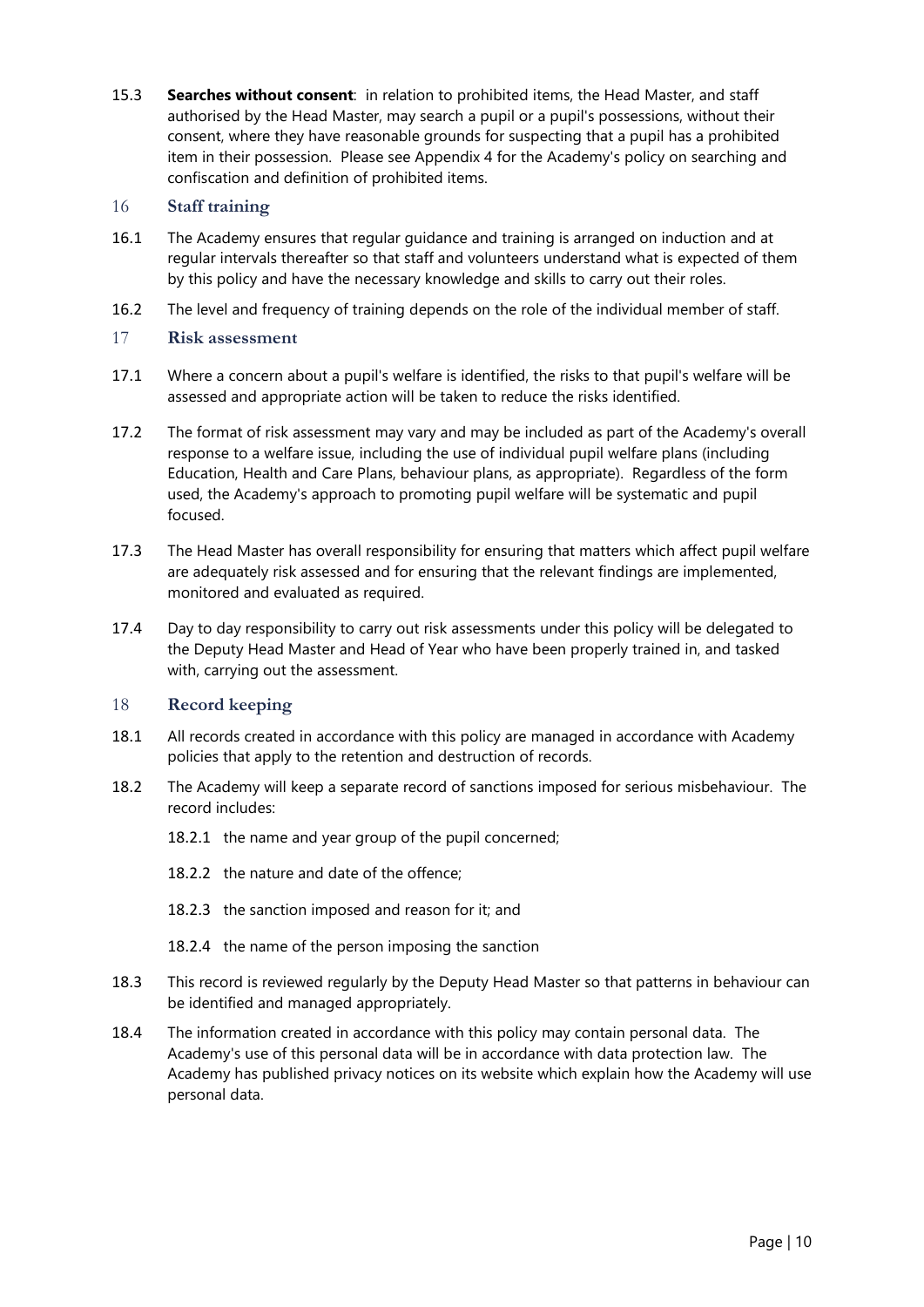#### <span id="page-10-0"></span>19 **Version control**

| Date of adoption of this policy     | May 2010  |
|-------------------------------------|-----------|
| Date of last review of this policy  | June 2022 |
| Date for next review of this policy | June 2023 |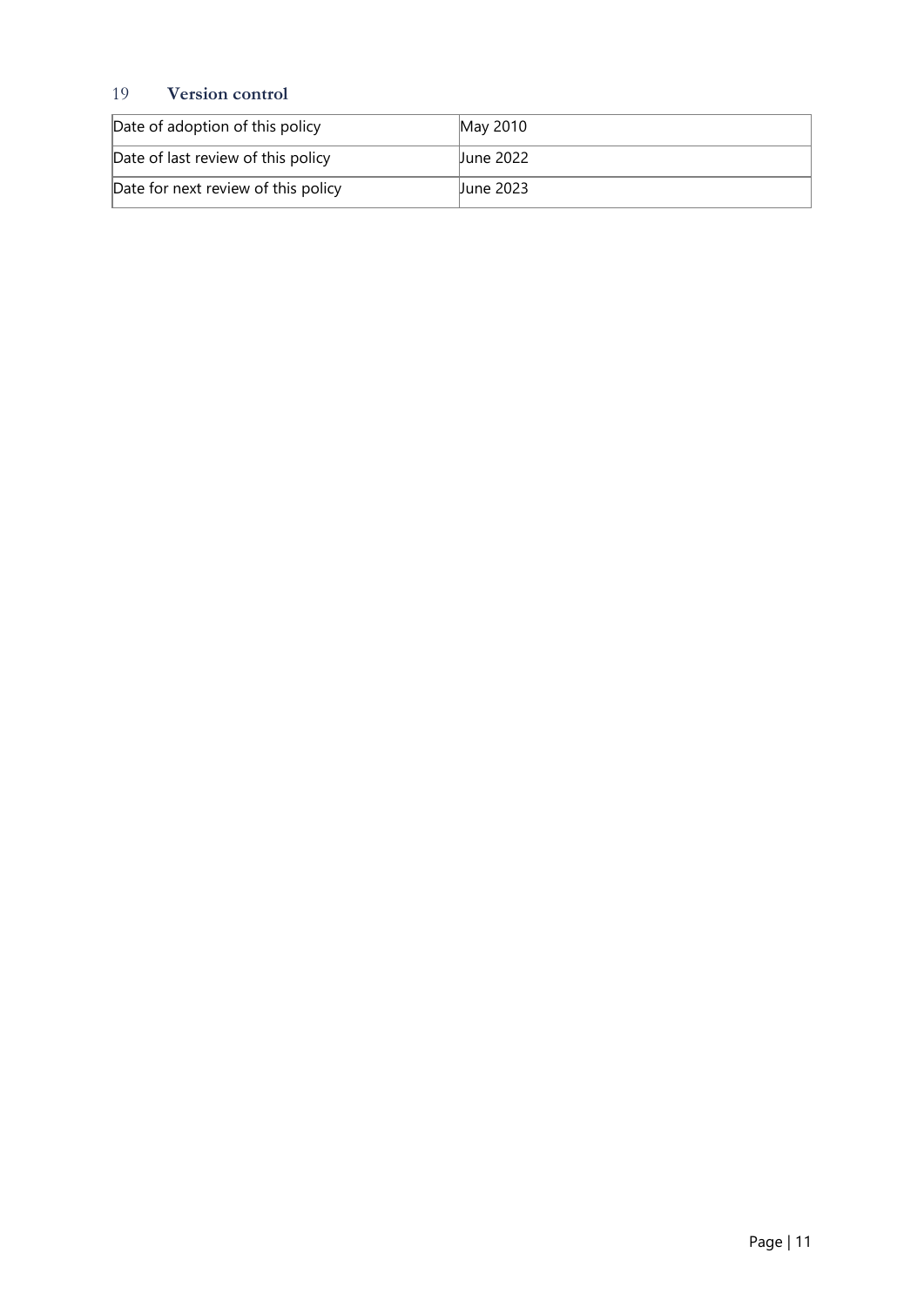#### <span id="page-11-0"></span>**Appendix 1 Rewards and sanctions**

#### 1 **Introduction**

- 1.1 Examples of the rewards and sanctions the Academy ordinarily uses are set out in the paragraphs below. These are not, however, exhaustive lists, and other rewards and sanctions may be used insofar as they comply with good education practice, and promote good behaviour and compliance with the Academy's Policies on behaviour and discipline.
- 1.2 Where particular types of good behaviour or misbehaviour are expressly referred to in this policy, these are not to be taken as an exhaustive list of all types of good behaviour or misbehaviour for which rewards can be given, and sanctions imposed.
- 1.3 Where a particular reward or sanction is identified as the usual response to a specific type of good behaviour or misbehaviour, this will not prevent a different reward being given, or a different sanction imposed, where it is appropriate to do so.

#### 2 **Rewards**

- 2.1 The Rewards System should be used by all staff to motivate and praise individual students in all year groups. Rewards are a very powerful tool for teachers to use. The general practice of classroom management involves many rewards being given on a daily basis. These may include:
	- 2.1.1 Verbal praise.
	- 2.1.2 Positive comments written in books.
	- 2.1.3 House-point system.
	- 2.1.4 Sending students to the Subject Leader or Head of Year for praise.
	- 2.1.5 Displays of students' work around the school.
	- 2.1.6 Praise in assemblies.
	- 2.1.7 Badges for roles of responsibility.
	- 2.1.8 Positive phone calls home/letters home.
	- 2.1.9 Positive conversations with or e-mails to a student's Form Tutor, Head of Year, Senior Leadership Team or Head Master.
	- 2.1.10 Reports and Progress Evenings which are also seen as a vehicle for constructive criticism and praise.
	- 2.1.11 Annual Speech Night.
- 2.2 The rewards system is cumulative and designed to run through a student's school life. Merit awards will convert into House Points. The system consists of 4 categories of awards:
	- 2.2.1 Merit Awards
	- 2.2.2 Attendance Awards.
	- 2.2.3 Annual Form and Merit prize.
	- 2.2.4 School Colours.
- 2.3 Merit awards
- 2.4 All staff should praise and reward those students whose behaviour, effort and achievement are of a high standard. In order for the system to be fair, staff must use it generously but appropriately.

Merits should also be given to those who demonstrate commitment and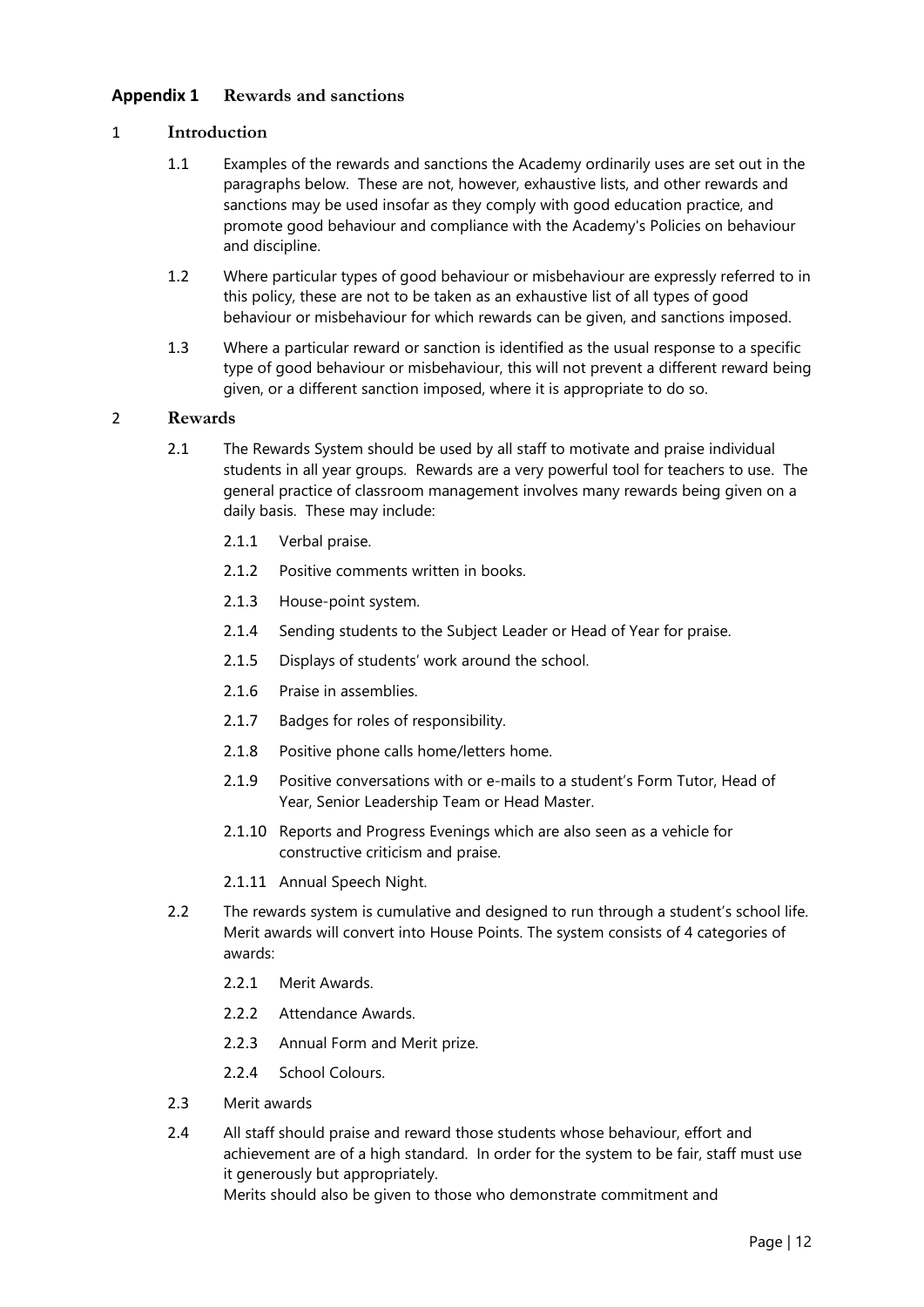responsibility in extra-curricular activities such as: Open Evenings, Duke of Edinburgh, Drama Productions, Music Concerts, Library, Sports Teams, Clubs or Services in the wider community on behalf of the school (e.g. Sixth Formers working regularly in other communities), but also for any other willing help. Staff should not award more than one merit at a time.

- 2.5 Attendance awards
- 2.6 Regular attendance and punctuality are expected of all students, as outlined in the School Attendance Policy. Individual students will be rewarded for good attendance in Years 7–11. Pastoral administrators will send letters home at the end of each full term, praising students with 100% attendance. Tutor groups with the best attendance figures will also be identified.
- 2.7 Annual Form and merit prizes
- 2.8 Following summer examinations and reports, students from each form will be selected for the Form Prize and Merit Prize. Prizes will be awarded at the annual Speech Night which will be attended by parents, staff and students.
- 2.9 School Colours
- 2.10 School Colours will be awarded each academic year and staff in charge of activities will be asked to nominate students. Students in Years 7 - 9 will receive a rectangular badge with the name of the activity, students in Years 10-11 a badge in the shape of a crown, and in Years 12 and 13 students will receive a tie. The colours of the badges will be as follows:
	- Year 7 Yellow
	- Year 8 Green
	- Year 9 Blue
	- Year 10 Red
	- Year 11 Blue
- 2.11 All badges should be worn on a student's blazer to recognise their achievement. Staff responsible for activities will ensure students are aware of the criteria to achieve School Colours (several examples are given below). The criteria for sporting activities will be:
- 2.12 80% participation in fixtures.
- 2.13 100% commitment to training (unavoidable absences excused ahead of time).
- 2.14 Excellent attitude and appreciation of team spirit, fair play and the ethos of King's School sport.
- 2.15 The criteria for musical activities will be:
- 2.16 100% participation in concerts and performances in school and the wider community
- 2.17 100% commitment to rehearsals (unavoidable absences excused ahead of time)
- 2.18 Excellent attitude and has a good musical ability for his year group.

#### 3 **Sanctions**

3.1 Sanctions follow the consequence system which is available on the students section of the school's SharePoint website.

#### 4 **Exclusion from school**

- 4.1 Only the Head Master has the power to impose fixed term or permanent exclusion from school.
- 4.2 Exclusion from school can take the form of: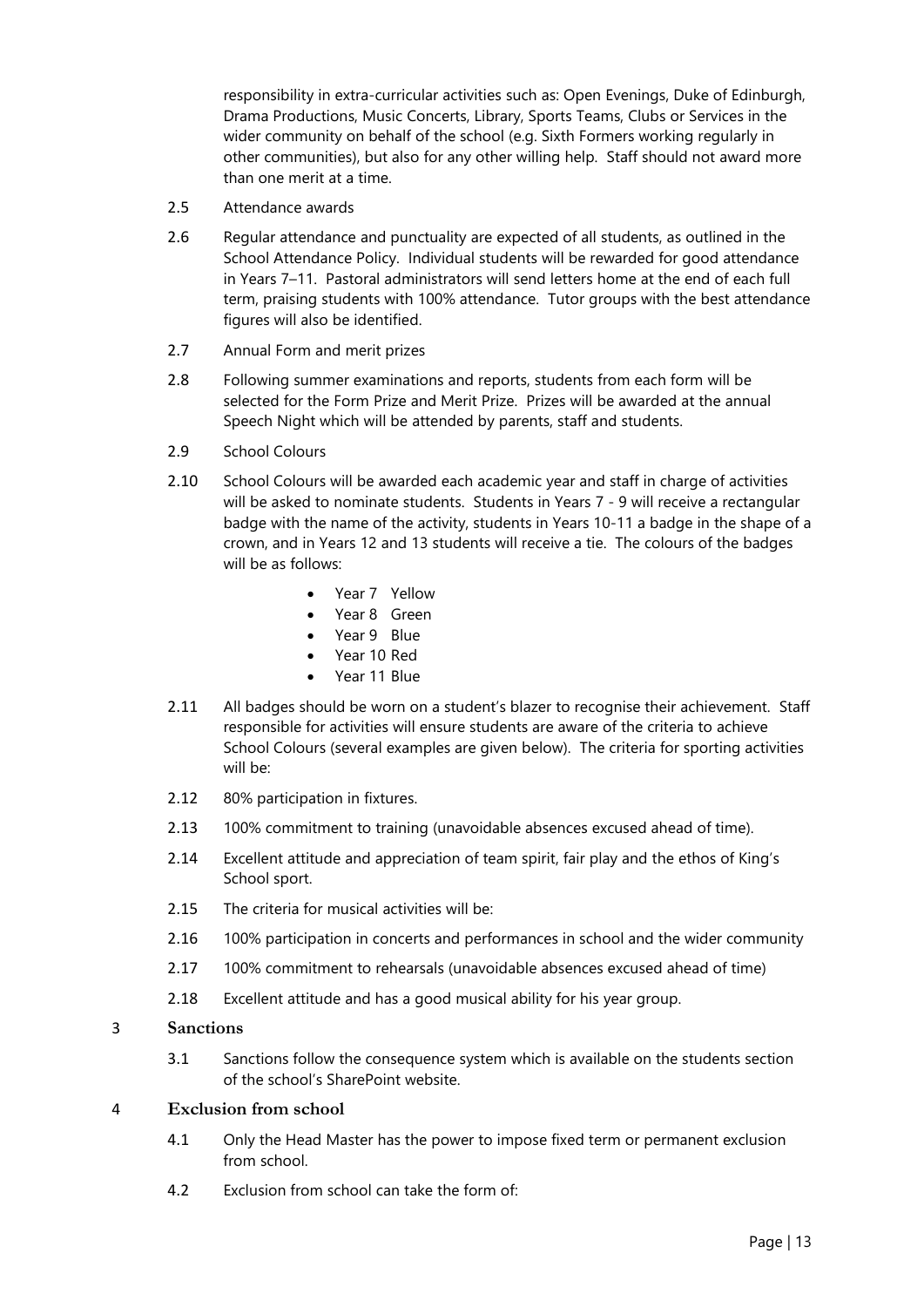- 4.2.1 fixed term exclusions (including lunch time exclusions, which each count as half a day); or
- 4.2.2 permanent exclusions.
- 4.3 Permanent exclusion from school will only be imposed for:
	- 4.3.1 a serious breach or breaches and / or persistent breaches of discipline / this policy occurring on the Academy's premises, or off the Academy's premises as set out in clause [9.3](#page-6-2) above; and
	- 4.3.2 where allowing the pupil to remain in school would seriously harm the education and / or welfare of the pupil and / or others in school.
- 4.4 The Academy will follow the Exclusion Guidance in all cases. Further details of the statutory procedure can be found in [Appendix 2](#page-14-0)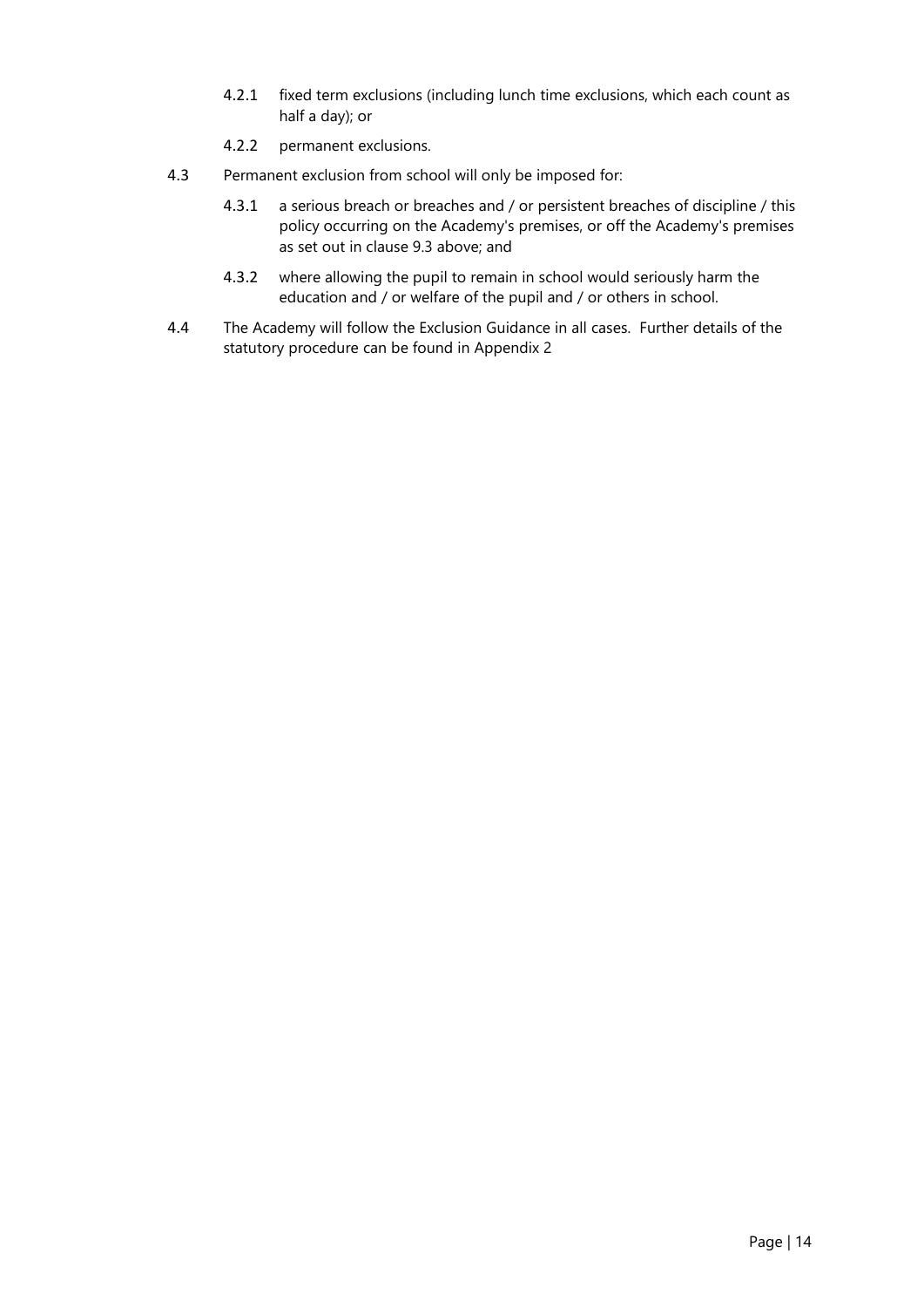#### <span id="page-14-0"></span>**Appendix 2 Investigations of incidents and disciplinary decisions**

#### 1 **Investigation**

- 1.1 The Head Master may investigate incidents which potentially give rise to a breach of the Academy's policies on behaviour and discipline, or they may appoint a member of staff (usually a member of the Senior Leadership Team) to carry out the investigation.
- 1.2 The investigation and any interviews or meetings which take place with pupils will be conducted fairly, in a way which is appropriate in a school environment, and without being formal or legalistic in nature.
- 1.3 The pupils involved will be interviewed as part of the investigation and given the opportunity to state their version of events.
- 1.4 Parents do *not* need to be notified in advance that interviews are taking place, and their consent is not required (although they may be invited to attend an interview in the case of potentially serious breaches, where the Academy deems it appropriate to do so).
- 1.5 The pupil will be asked to make a statement, and / or a written record of the interview will be made by the interviewing member of staff. Pupils will be asked to sign and date their statement or the written record of interview, confirming it to be true and accurate.
- 1.6 CCTV footage may be viewed and pupils' desks, lockers and / or personal belongings may be searched during the course of an investigation. See Appendix 4 of this policy for the Academy's policy on searching and confiscation.
- 1.7 It may sometimes be necessary to delay or suspend an investigation where external agencies such as the police or social services are involved and have recommended this. A decision to delay or suspend an investigation will take into account advice from appropriate external agencies, and will be subject to periodic review. In relation to alleged sexual violence or sexual harassment, the Academy will have regard to the DfE guidance Sexual violence and sexual harassment between children in schools and colleges (May 2018) and the Academy's designated safeguarding lead (or a deputy) will take a leading role on decisions.
- 1.8 Where the Head Master has appointed a senior member of staff to investigate an incident which may result in formal exclusion from the Academy, the investigating member of staff will fully report the outcome of their investigation to the Head Master to enable an informed decision to be made.

#### 2 **Isolation / fixed term exclusion pending further investigation / enquiries**

- 2.1 Where the incident is serious and / or complex and it has not been possible to complete the full investigation and / or conduct all enquiries on the day that the incident occurred or was brought to the attention of the Academy, the pupil may be placed in isolation while the investigation continues and / or enquiries are made (for example, consideration of a managed move). During this time the pupil is entitled to receive the equivalent of full-time education provision. The isolation period should be taken into account by the Head Master when determining the final sanction.
- 2.2 Alternatively, where it is not appropriate for the pupil to remain on the Academy's premises while the investigation continues / enquiries are made, the pupil may be formally excluded from the Academy for a fixed term pending further investigation / enquiries. The length of the fixed term exclusion will be kept to the minimum required to complete the further investigation / enquiries.
- 2.3 Before a fixed term exclusion pending further investigation / enquiries is imposed, the Head Master must be satisfied that a prima facie case has already been established in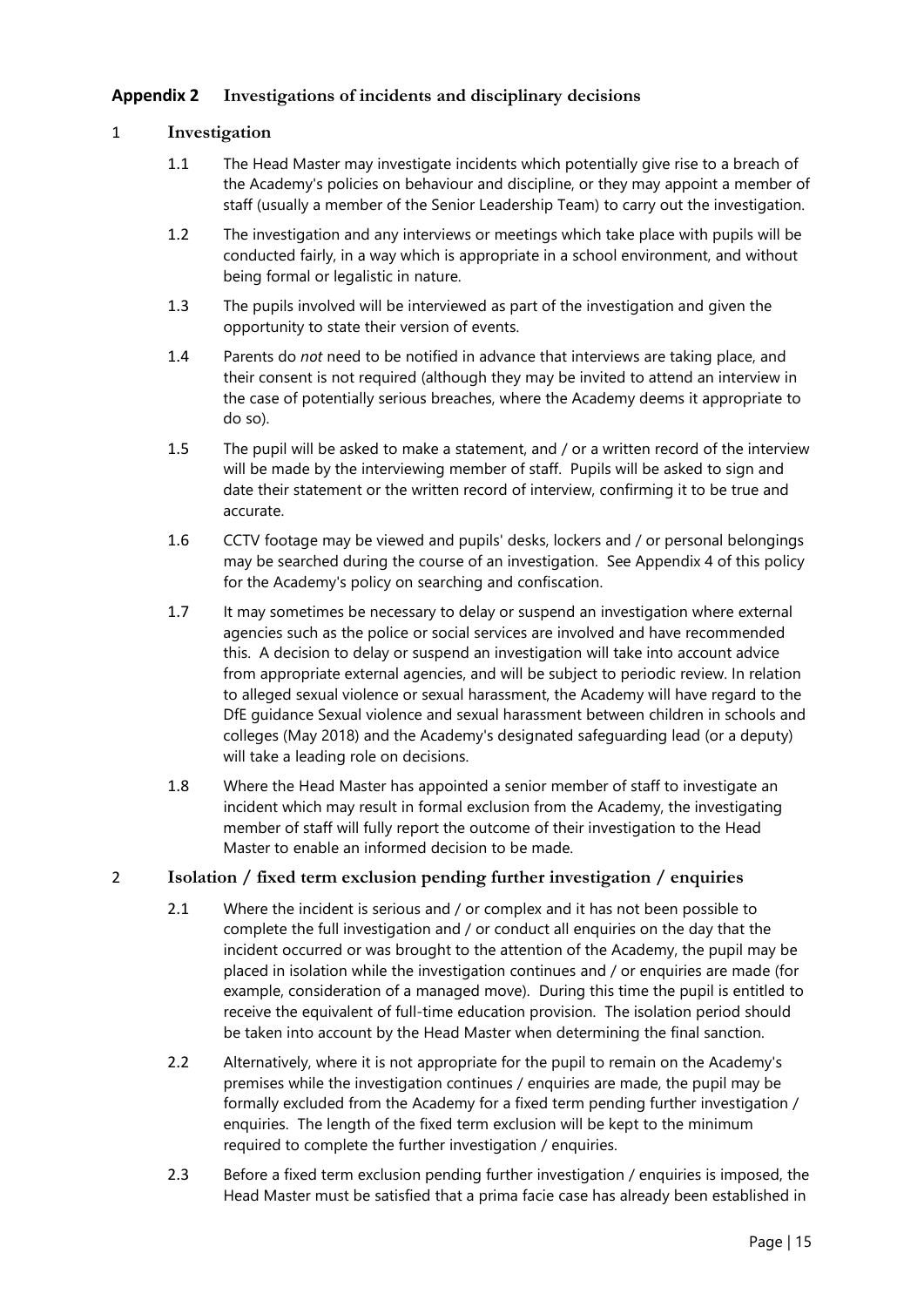relation to the pupil's involvement in the incident to an extent that merits a fixed term exclusion of at least that length.

- 2.4 A fixed term exclusion pending further investigation / enquiries is still an exclusion, and the statutory procedure set out in the Exclusion Guidance will be followed (including sending an exclusion notification letter to the Parents containing all mandatory information).
- 2.5 Once the investigation / enquiries are complete, the Head Master will be in a position to make a final decision. This may include imposing a further exclusion (either fixed term or permanent) to run consecutively (i.e. back-to-back, without a break in between) with the original fixed term exclusion pending further investigation / enquiries. A second exclusion notification letter containing all mandatory information will be sent to the Parents confirming the further exclusion.

#### 3 **Decision**

- 3.1 Once the investigation has concluded, all of the information gathered will be considered and a decision will be made as to what facts have been established to be true, to the civil standard of proof (i.e. on a balance of probabilities, or more likely than not).
- 3.2 Pupils' behaviour and discipline records will be taken into account, together with the pupils' background, and any special educational needs and / or disabilities they may have. The Academy will follow its Special Educational Needs and Disability Policy and the Equal Opportunities Policy, where these are relevant.
- 3.3 All disciplinary sanctions imposed will be a fair, reasonable and proportionate response to the misbehaviour involved, taking into account the pupil's own account, aggravating features, mitigation, background, and special educational needs and / or disabilities.
- 3.4 Disciplinary sanctions will be recorded in the pupil's behaviour and discipline record.
- 3.5 The Academy will usually notify the Parents of disciplinary sanctions imposed and the reasons for them.

#### 4 **Exclusion from school**

- 4.1 Only the Head Master has the power to impose fixed term or permanent exclusions (including fixed term exclusion pending further investigation / enquiries).
- 4.2 The principles, guidance and procedure set out in the Exclusion Guidance will be followed at all times.
- 4.3 Where the pupil is excluded from school for fixed term or permanently (including where they are excluded for a fixed term pending further investigation / enquiries), Parents will be notified in writing and will be provided with the mandatory information set out in the Exclusion Guidance.
- 4.4 The Academy will set work for the pupil to complete during the first 5 school days of a fixed term or permanent exclusion (including a fixed term exclusion pending further investigation / enquiries), which must be returned to the Academy for marking. From the sixth day of a fixed term exclusion, the Academy will arrange suitable alternative full-time education for the pupil. This duty also applies when consecutive fixed term exclusions accumulate to more than five days in the course of an academic year. In the case of permanent exclusion, the Local Authority is under a statutory duty to arrange suitable alternative full-time education from the sixth day.
- 4.5 Parents are under a legal duty to ensure that their child is not present in a public place (including on or outside the Academy's site) during normal school hours for the first five school days of any exclusion from school, unless there is reasonable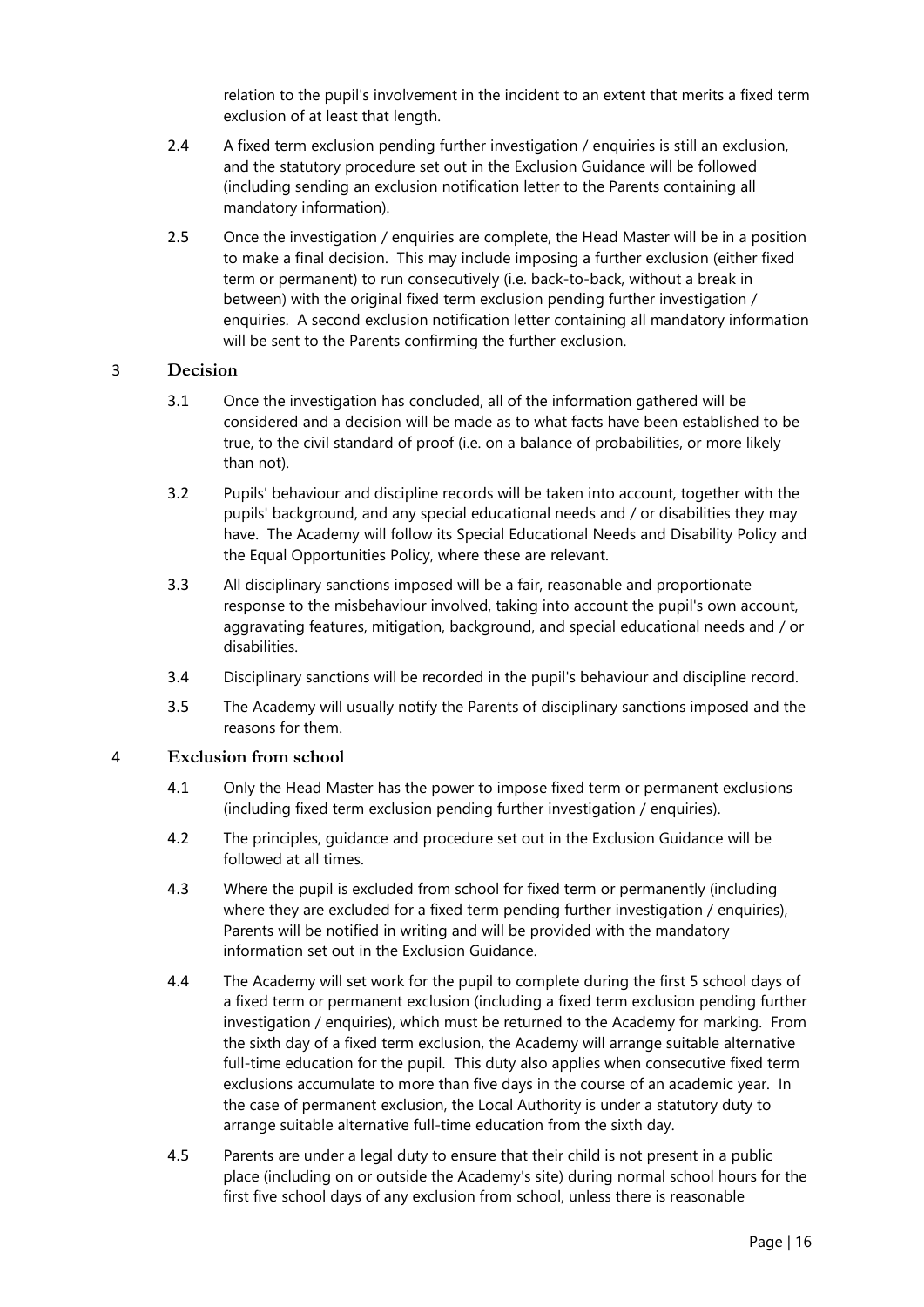justification for this. Failure to comply is a criminal offence for which Parents can receive a financial penalty or be prosecuted in the criminal courts.

- 4.6 Parents have a right to make representations about any type of exclusion imposed, regardless of its length or type.
- 4.7 Where a pupil has been excluded for a fixed term exclusion which results in them being excluded for more than 15 school days in total (i.e. cumulatively) in the current school term, or has been permanently excluded, or will miss a public examination or curriculum test as a result of an exclusion, the Governors' Discipline Committee are under a duty to convene a meeting to review the Head Master's decision and decide whether to offer to reinstate the pupil, or decline to offer to reinstate the pupil, within 15 school days or before the examination.
- 4.8 Where a pupil has been excluded for a fixed term exclusion which results in them being excluded for more than five school days but not more than 15 school days in total (i.e. cumulatively) in the current school term, *and the Parents make representations about the exclusion*, the Governors' Discipline Committee are under a duty to convene a meeting to review the Head Master's decision and decide whether to offer to reinstate the pupil, or decline to offer to reinstate the pupil, within 50 school days.
- 4.9 Where a pupil has been excluded for a fixed term exclusion which results in them being excluded for not more than five school days in total (i.e. cumulatively) in the current school term, the Governors' Discipline Committee are *not* under a duty to convene a meeting and do *not* have the power to offer to reinstate the pupil, or decline to offer to reinstate the pupil, but they must nevertheless consider any representations made by the Parents and, where appropriate, ask for a note of their view to be placed on the pupil's educational record.
- 4.10 The Head Master has a power to withdraw any exclusion before it has been formally reviewed by the Governors' Discipline Committee at a meeting, including after representations have been considered in a case where the Governors' Discipline Committee has no power to offer to reinstate the pupil.
- 4.11 Where a Governors' Discipline Meeting takes place, Parents have a right to attend the meeting to make representations, and to be accompanied by a friend or (at their own expense) a legal representative. The Clerk to the Governors' Discipline Committee will liaise with Parents to agree a mutually convenient meeting date.
- 4.12 The role of the Governors' Discipline Committee at the Governors' Discipline Meeting is to review the Head Master's decision to exclude, taking into account all of the factors set out in the Exclusion Guidance, and to consider whether or not the pupil should be reinstated (see Annex 1 of the Exclusion Guidance).
- 4.13 The Governors' Discipline Committee will notify Parents in writing of their decision following a meeting. The letter will include the mandatory information set out in the Exclusion Guidance.
- 4.14 Where a pupil has been permanently excluded and the Governors' Discipline Committee declines to offer to reinstate the pupil to school following a Governors' Discipline Meeting, Parents have a right to request an Independent Review Panel Hearing. Full details of this right will be set out in the Governors' Discipline Committee's decision letter.

#### 5 **Alternative provision / off-site education**

5.1 Under the Academy Trust's general powers, the Academy has the power to direct that a pupil be educated off-site to help improve their behaviour. This may be to a Pupil Referral Unit (PRU), an Alternative Provision Academy, or another academy / school (collectively referred to as an 'alternative provision placement' in this policy).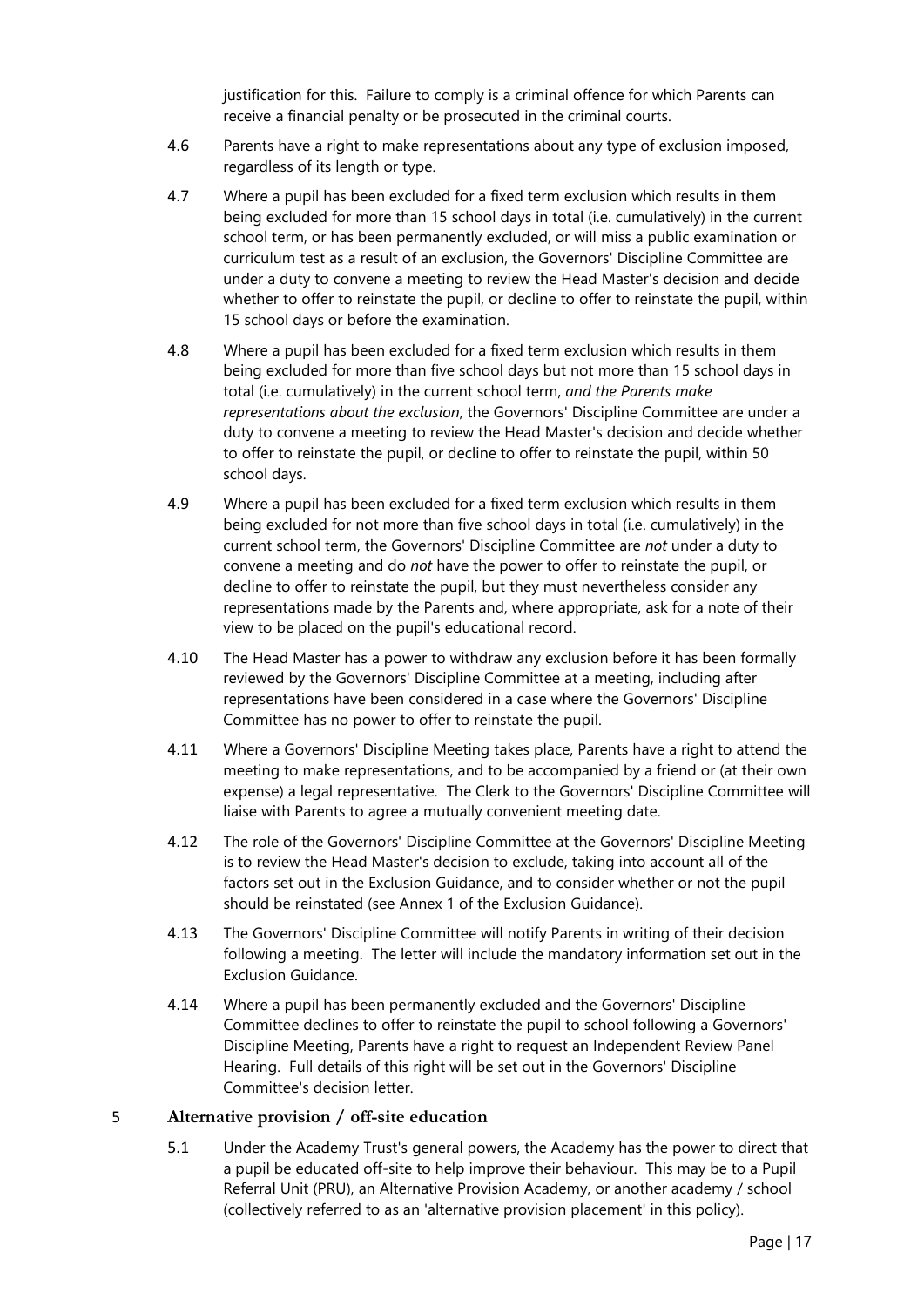- 5.2 An alternative provision placement can be full-time, or part-time in combination with attendance at the Academy or another setting. The expectation is that the pupil will continue to receive full-time education.
- 5.3 A personalised plan for the alternative provision placement will be put in place, which sets out the objectives for the pupil's improvement and attainment, the timeframe involved, the arrangements for assessment and monitoring progress, and with a baseline of the pupil's current position against which to measure their progress.
- 5.4 The alternative provision placement will be regularly reviewed, and Parents will be involved in the review. The purpose of the review is to ensure that the alternative provision placement is achieving its objectives and that the pupil is benefitting from it.
- 5.5 Parental consent is not required for an 'alternative provision placement'.
- 5.6 The Academy will follow the DfE's Alternative Provision Guidance when exercising this power.

#### 6 **Managed moves**

- 6.1 A 'managed move' is a transfer to another school / academy for a trial period with a view to the pupil being accepted there permanently. It is designed to give pupils who are **at risk of** permanent exclusion a fresh start in another school / academy without a permanent exclusion on their educational record.
- 6.2 During a 'managed move', the pupil will be dual registered, which means that they will be registered at both the Academy and the new school / academy. If the 'managed move' breaks down, the new school / academy will bring the 'managed move' to an end and off-roll the pupil, and the pupil will return to the Academy.
- 6.3 For this reason, a 'managed move' is not appropriate following a serious breach and / or persistent breaches of the Behaviour Policy for which permanent exclusion is deemed to be the only appropriate sanction, and the Academy would be unable to accept the pupil back if the 'managed move' broke down.
- 6.4 The Academy will endeavour to agree a fixed period of time for the 'managed move' at the outset, after which the new school / academy will be required to give permission for the pupil to be off-rolled by the Academy and become a regular pupil at the new school / academy.
- 6.5 Parental consent is required for a 'managed move' to take place.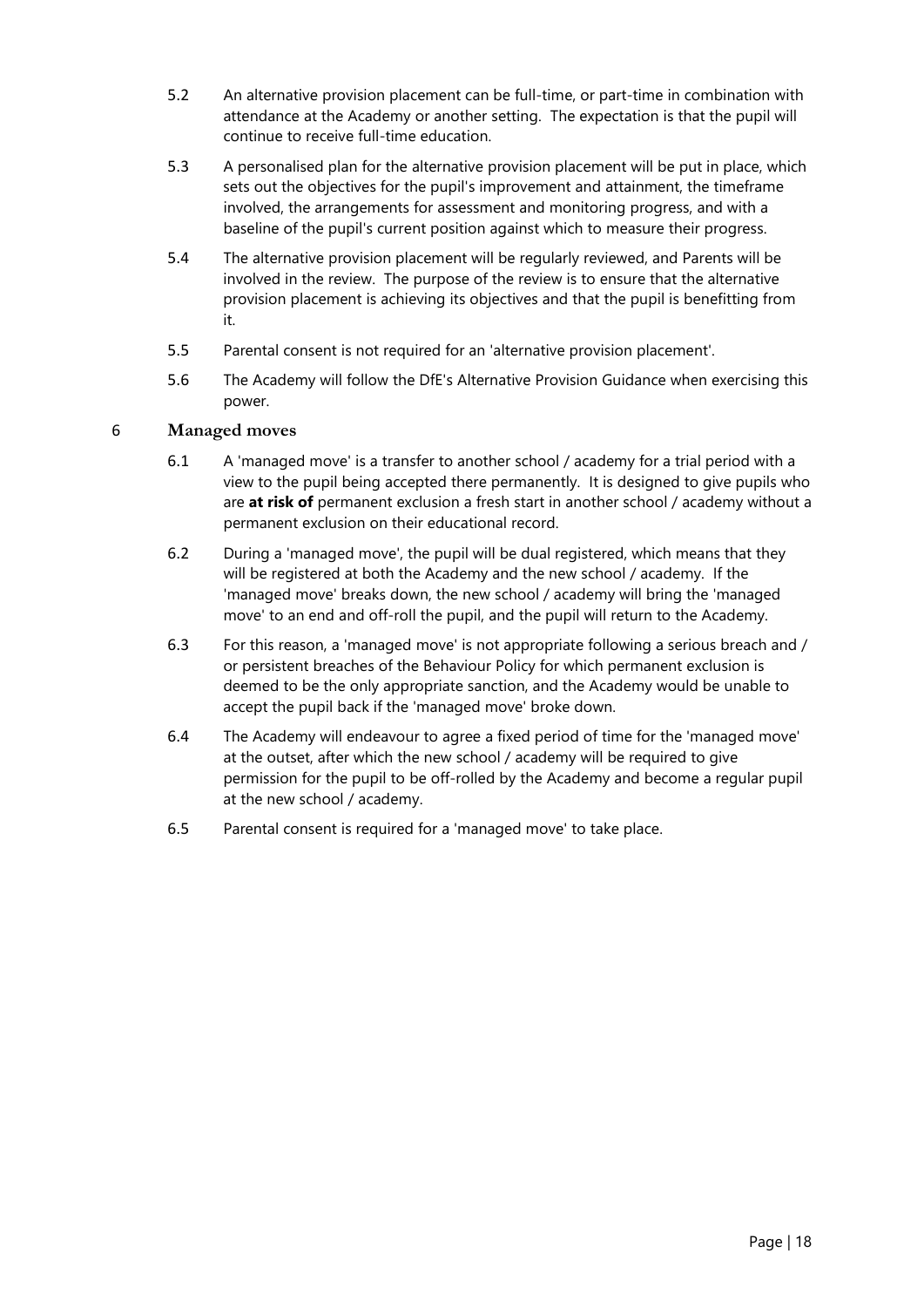#### <span id="page-18-0"></span>**Appendix 3 Use of reasonable force**

- 1 There are circumstances when it is appropriate for staff to use reasonable force to safeguard pupils. Any use of reasonable force will be in accordance with the DfE guidance [Use](https://www.gov.uk/government/publications/use-of-reasonable-force-in-schools) of [reasonable](https://www.gov.uk/government/publications/use-of-reasonable-force-in-schools) force (DfE, July 2013). Please see the Academy's separate Use of Reasonable Force and Physical Restraint Policy.
- 2 Reasonable force may be used to prevent a pupil from doing or continuing to do any of the following:
	- 2.1 committing a criminal offence;
	- 2.2 injuring themselves or others;
	- 2.3 causing damage to property, including their own; or
	- 2.4 engaging in any behaviour prejudicial to good order and discipline at the Academy or among any of its pupils, whether that behaviour occurs in a classroom or elsewhere
- 3 In these circumstances, force will be used for two main purposes: to control pupils or to restrain them. Reasonable force may be used, for example, to restrain a pupil at risk of harming themselves or another individual or to prevent a pupil leaving a classroom where allowing them to do so would risk their safety or lead to behaviour that disrupts the behaviour of others. Force is never used as a form of punishment.
- 4 In addition, reasonable force may be used to conduct a search for certain 'prohibited items' (see [Appendix 4](#page-19-0) below).
- 5 In these circumstances, 'reasonable' means using no more force than is needed.
- 6 In deciding whether reasonable force is required, the needs and particular vulnerabilities of individual pupils will be considered and reasonable adjustments will be made for pupils with special educational needs or disabilities. The Academy will establish proactive and positive behaviour support strategies for pupils with particular needs, in consultation with their Parents, to reduce the occurrence of challenging behaviour and the need to use reasonable force.
- 7 Where reasonable force is used by a member of staff, the Head Master must be informed of the incident and it will be recorded in writing. The Parents will be informed about serious incidents involving the use of force. See also the Academy's separate Use of Reasonable Force and Physical Restraint Policy.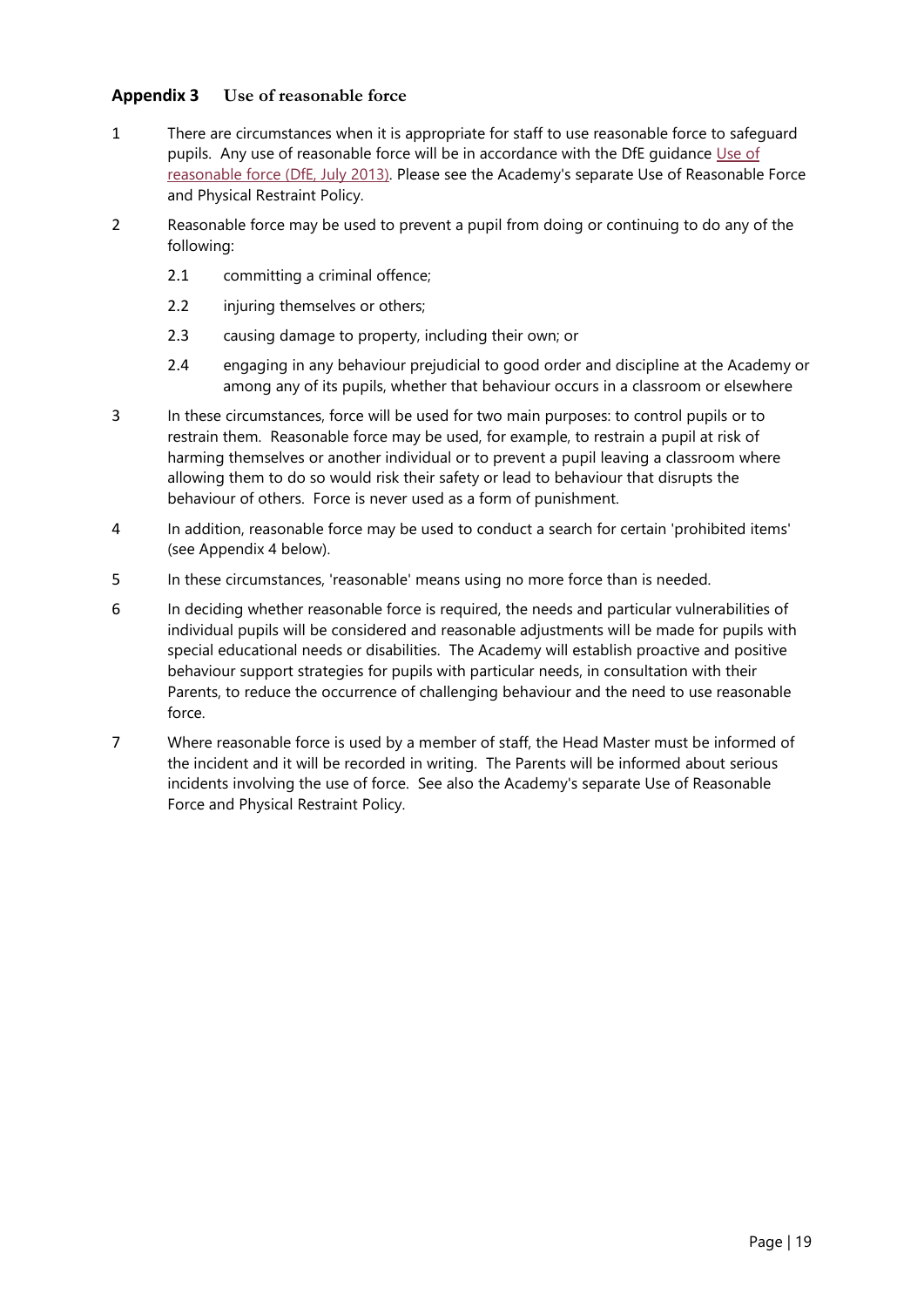#### <span id="page-19-0"></span>**Appendix 4 Searching and confiscation**

- 1 All Academies have a general power to impose reasonable and proportionate disciplinary measures (Education and Inspections Act 2006). This enables a member of staff to confiscate, retain or dispose of a pupil's property as a disciplinary penalty where it is reasonable to do so.
- 2 The Academy's policy on searching and confiscation has regard to the DfE guidance [Searching,](https://www.gov.uk/government/publications/searching-screening-and-confiscation) screening and [confiscation:](https://www.gov.uk/government/publications/searching-screening-and-confiscation) advice for schools (DfE, January 2018).

#### 3 **Prohibited items**

- 3.1 The following are 'prohibited items' under Section 550ZA(3) of the Education Act 1996 and Regulation 3 of the Schools (Specification and Disposal of Articles) Regulations (SI 2012 / 951):
	- 3.1.1 Knives or weapons, alcohol, illegal drugs and stolen items;
	- 3.1.2 Tobacco and cigarette papers, fireworks and pornographic images;
	- 3.1.3 Any article that a member of staff reasonably suspects has been, or is likely to be used:
		- (a) to commit an offence; or
		- (b) to cause personal injury to, or damage to the property of, any person (including the pupil); and
	- 3.1.4 Items prohibited or their use restricted by the Academy in this policy that are identified as being items which may be searched for.
- 3.2 The Academy has prohibited or restricted the use of the following items on the grounds that they are reasonably believed to be likely to cause harm or disruption. Pupils must not have these items in their possession on Academy premises or at any time when they are in the lawful charge and control of the Academy:
	- 3.2.1 Mobile phones
	- 3.2.2 vaping devices / e-cigarettes
- 3.3 Pupils must not have these items in their possession, or use them in a way which is restricted, on the Academy's premises, or at any time when they are in the lawful charge and control of Academy staff (e.g. on educational visits).
- 3.4 Pupils may be searched for any item which is prohibited or its use restricted by the Academy (as set out above).

#### 4 **Searching with consent**

- 4.1 Before any search is undertaken the pupil will usually be asked to consent. In seeking consent, the age and maturity of the pupil will be taken into account together with any special needs the pupil may have. Written consent will not usually be required. If items are "prohibited items" as listed in section 3 above, the Academy is not required to seek consent, but pupils will be asked in any event. Where a pupil is not deemed to have sufficient maturity or understanding or to be fit to give informed consent themselves, then consent will be sought from a parent.
- 4.2 The consent of the pupil must be obtained for searches for items that are not 'prohibited items' as listed in section 3 above. The consent of the pupil must be sought even if they are not at the Academy at the time.
- 4.3 If the pupil refuses to provide consent disciplinary action may be taken in accordance with the Academy's Behaviour and Discipline Policy.

#### 5 **Searching for prohibited items**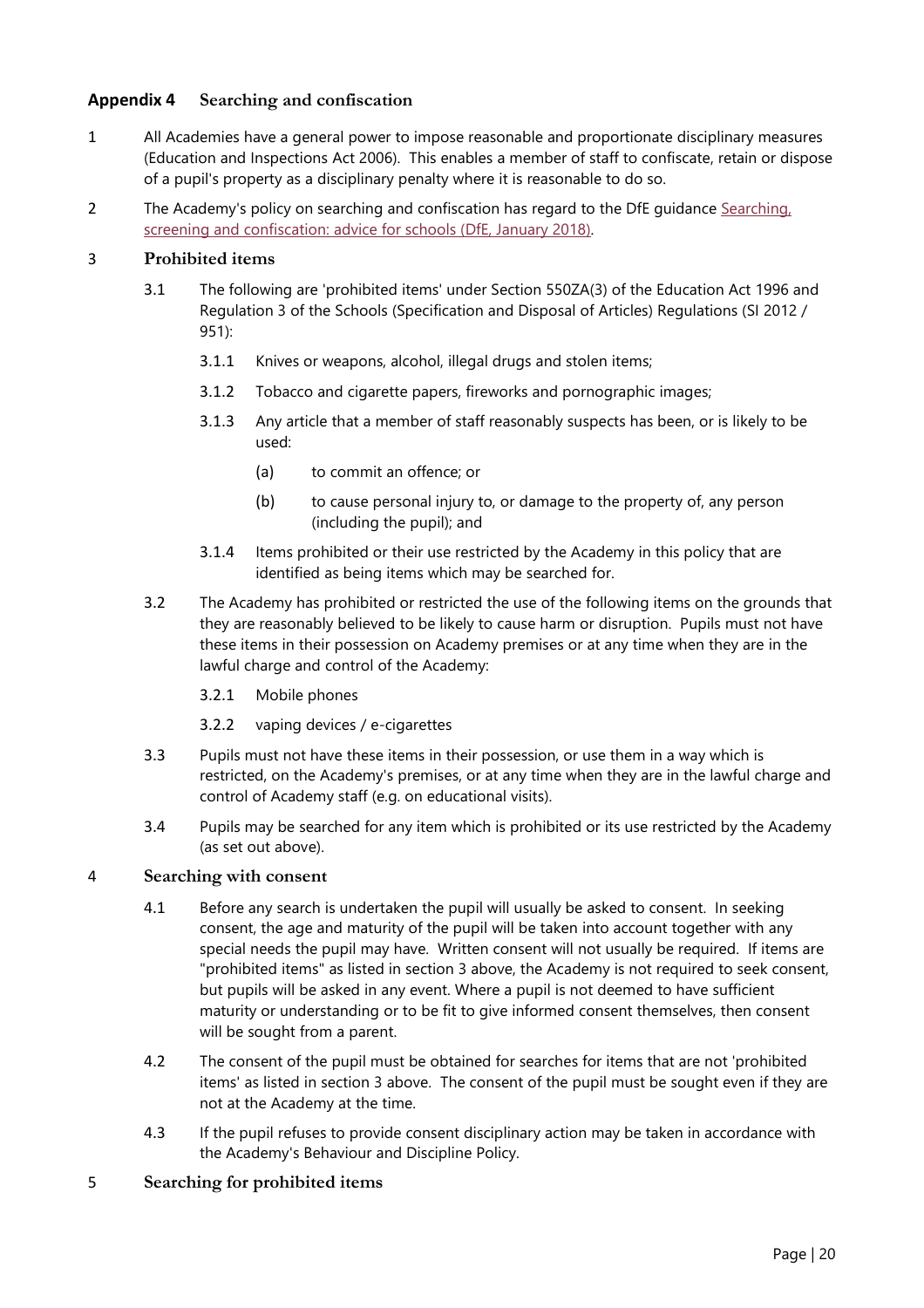- 5.1 Where the Head Master or an authorised member of staff has reasonable grounds to suspect that a pupil may have a prohibited item, consent is not required and the search will be carried out, such force as is reasonable in the circumstances.
- 5.2 Searches will be carried out on the Academy's premises or, if elsewhere, where the member of staff has lawful control or charge of the pupil, for example on an educational visit or in training settings.
- 5.3 If it is believed that a pupil has a prohibited item, it may be appropriate for a member of staff to carry out:
	- 5.3.1 a search of outer clothing; and / or
	- 5.3.2 a search of the Academy's property (e.g. lockers or desks); and / or
	- 5.3.3 a search of personal property (e.g. bag or pencil case).
- 5.4 Staff will be the same sex as the pupil being searched and there will be a witness (also a staff member) who, if possible, will be the same sex as the pupil being searched. As a limited exception to this rule, staff can carry out a search of a pupil of the opposite sex and/or without a witness present, but only where staff reasonably believe that there is a risk that serious harm will be caused to a person if a search is not conducted immediately and where it is not reasonably practicable to summon another member of staff.
- 5.5 A pupil's possessions can only be searched in the presence of the pupil and another member of staff, except where there is a risk that serious harm will be caused to a person if the search is not conducted immediately and where it is not reasonably practicable to summon another member of staff.
- 5.6 Where the Head Master, or staff authorised by the Head Master, find anything which they have reasonable grounds for suspecting is a prohibited item, they may seize, retain and dispose of that item in accordance with this policy.

#### 6 **Confiscation**

- 6.1 Under the Academy's general power to discipline, a member of staff may confiscate, retain or dispose of a pupil's property as a disciplinary penalty where it is reasonable to do so.
- 6.2 Confiscation of an item may take place following a lawful search, as set out above, or however the item is found if the member of staff considers it to be harmful or detrimental to Academy discipline.

#### 7 **Searching electronic devices**

- 7.1 An electronic device such as a mobile phone or a tablet computer may be confiscated in appropriate circumstances in accordance with this policy. If there is good reason to suspect that the device has been, or could be used to cause harm, to disrupt teaching or breach the Academy's policies on behaviour and discipline, any data or files on the device may be searched and, where appropriate, data or files may be erased before the device is returned to its owner.
- 7.2 Any data or files will only be erased, if there is good reason to suspect that the data or files have been, or could be used to cause harm, to disrupt teaching or breach the Academy's policies on behaviour and discipline.
- 7.3 Subject to 7.4 below and the requirements set out in the DfE's Keeping Children Safe in Education statutory guidance, if inappropriate material is found on an electronic device, the member of staff may delete the material, retain it as evidence of a breach of Academy discipline or criminal offence or hand it over to the police if the material is suspected to be evidence relevant to an offence.
- 7.4 Staff should not view or forward illegal images of a child. When viewing an image is unavoidable staff should follow the Academy's policy on sharing nudes and semi-nude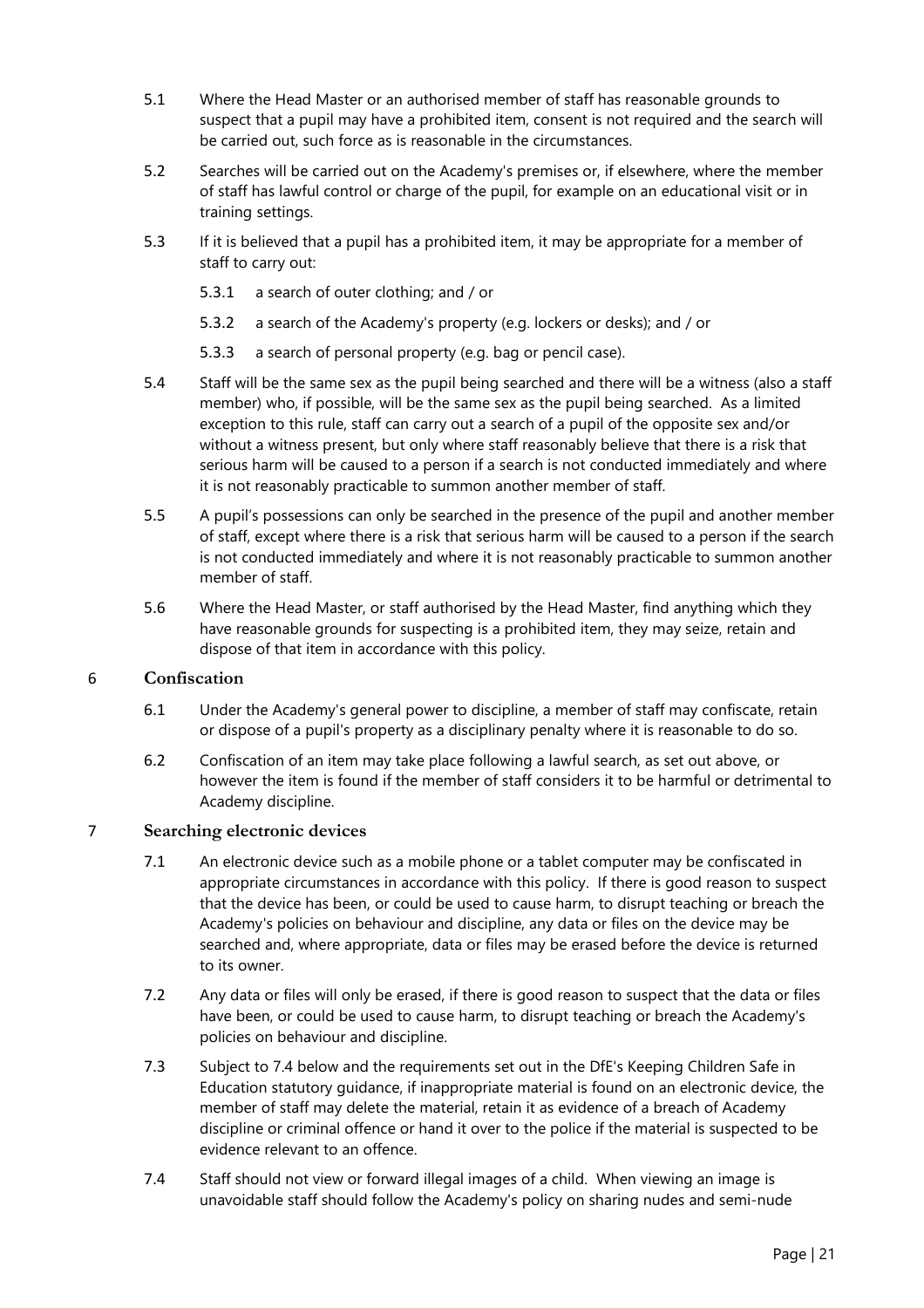images or videos as set out in the Safeguarding and Child Protection Policy and procedures / consult the advice set out in the Searching screening and [confiscation](https://www.gov.uk/government/publications/searching-screening-and-confiscation) advice (for schools) and UKCIS guidance Sharing nudes and semi-nudes: advice for education settings working with children and young people.

#### 8 **Disposal of confiscated items**

- 8.1 **Alcohol**: Alcohol which has been confiscated will be destroyed.
- 8.2 **Controlled drugs**: Controlled drugs will usually be delivered to the police as soon as possible. In exceptional circumstances and at the discretion of the Head Master or authorised member of staff, the drugs may be destroyed without the involvement of the police if there is good reason to do so. All relevant circumstances will be taken into account and staff will use professional judgement to determine whether the items can be safely disposed of. They will not be returned to the pupil.
- 8.3 **Other substances**: Substances which are not believed to be illegal drugs but which are harmful or detrimental to good order and discipline (for example "legal highs") may be confiscated and destroyed. Where it is not clear whether or not the substance seized is an illegal drug, it will be treated as though it is illegal and disposed of as above.
- 8.4 **Stolen items**: Stolen items will usually be delivered to the police as soon as possible. However, if, in the opinion of the Head Master or authorised member of staff, there is good reason to do so, stolen items may be returned to the owner without the involvement of the police. This is likely to apply to items of low value, such as pencil cases.
- 8.5 **Tobacco or cigarette papers**: Tobacco or cigarette papers will be destroyed.
- 8.6 **Fireworks**: Fireworks will not be returned to the pupil. They will be disposed of safely at the discretion of the Head Master or other authorised member of staff which may include donation to an appropriate charity.
- 8.7 **Pornographic images**: Pornographic images involving children or images that constitute "extreme pornography" under section 63 of the Criminal Justice and Immigration Act 2008 will be handed to the police as soon as practicable. As possession of such images may indicate that the pupil is at risk of harm, the Designated Safeguarding Lead will also be notified and will decide whether to make a referral to children's social care.
- 8.8 Other pornographic images will also be discussed with the Designated Safeguarding Lead. The images may then be passed to children's social care for consideration of any further action. If no action is to be taken by the local authority the images will be erased after a note has been made for disciplinary purposes, confirming the nature of the material.
- 8.9 **Article used to commit an offence or to cause personal injury or damage to property**: Such articles may, at the discretion of the Head Master or authorised member of staff taking all the circumstances into account, be delivered to the police, returned to the owner, retained or disposed of.
- 8.10 **Weapons or items which are evidence of an offence**: Such items will be passed to the police as soon as possible.
- 8.11 **An item prohibited or its use restricted by the Academy**: Such items may, at the discretion of the Head Master or authorised member of staff taking all the circumstances into account, be returned to its owner, retained or disposed of.
- 8.12 **Electronic devices**: If it is found that a mobile phone, laptop or tablet computer or any other electronic device has been used to cause harm, disrupt teaching or breach the Academy's policies on behaviour and discipline, including carrying out cyberbullying, the device will be confiscated and may be used as evidence in disciplinary proceedings. Once the proceedings have been concluded the device must be collected by a Parent and the